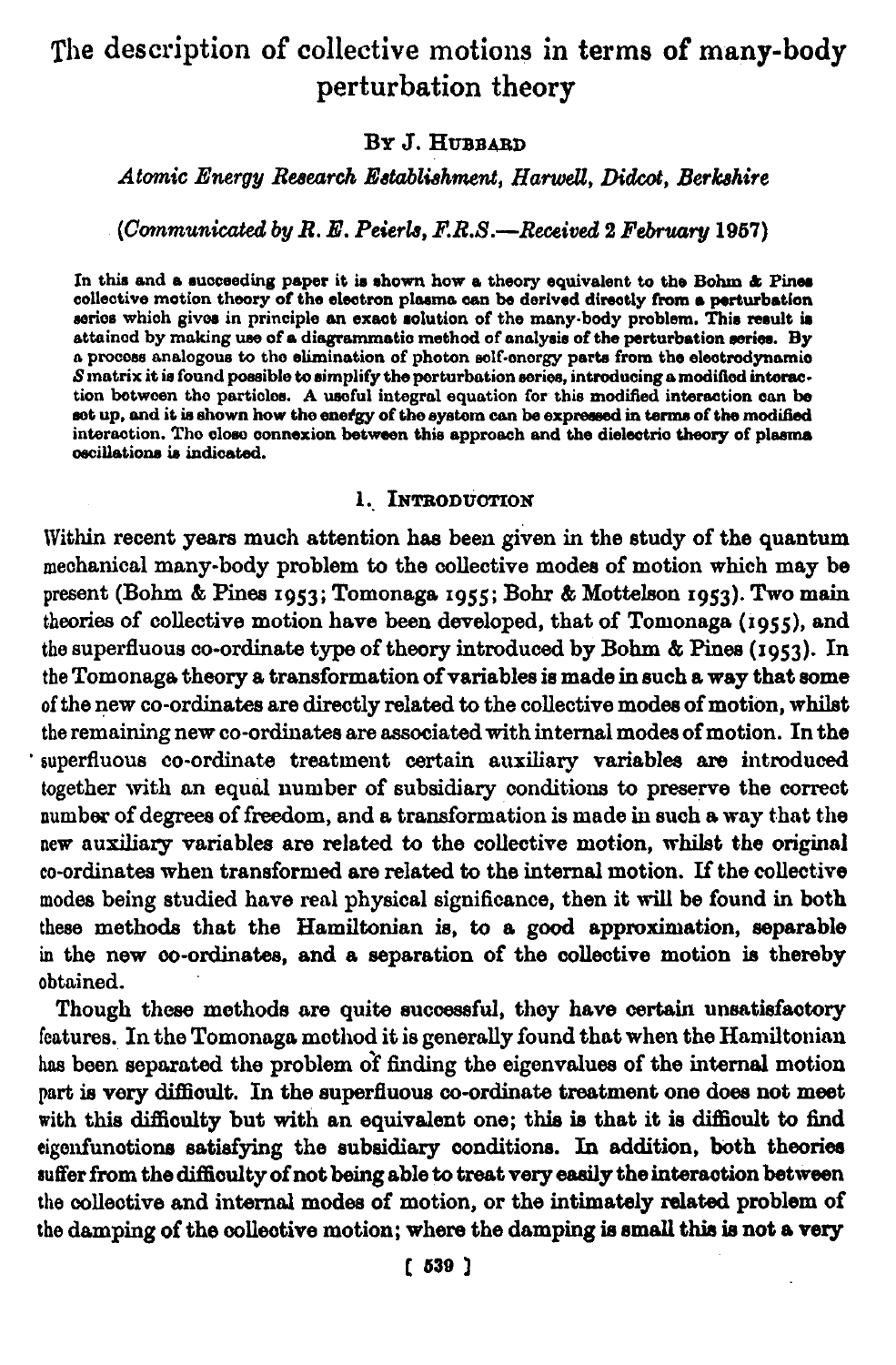$\frac{1}{2}$  and  $\frac{1}{2}$  in the problem, but in certain cases, e.g. the application of the Bohm & Final theory to metals, it may be quite serious. We shall see later that this problem of treating the damping is also intimately connected with the problem of the cut-off in the Bohm & Pines theory of the electron plasma (1052).

In the case of the electron plasma an alternative type of theory of a different character from those described above has been developed. In this 'dielectric' theory (Mott 1054: Fröhlich & Pelzer 1055: Hubbard 1055a, b) one argues along semiclassical lines. recarding the electron gas as a dielectric medium. From this point of view one thinks of the electrons as interacting with one another like particles in the dielectric medium represented by the remaining electrons: their interaction is therefore modified and screened. The plasma oscillations are thought of as being the polarization waves in the dielectric medium. This approach has advantages over the other two approaches in that it can easily treat the damping problem, and does not attempt so complete a separation of the collective and internal modes of motion, the one going smoothly over into the other: it suffers from the disadvantages of being a phenomenological theory and difficult to quantize satisfactorily.

It is the purpose of this and a succeeding paper (Hubbard 1957) to develop vet another approach to the collective motion problem which is applicable to the electron plasma, and to similar systems, and which we hope combines the advantages of the treatments described above and yet is free of their disadvantages. This theory is based upon an (infinite) perturbation series which provides in principle an exact solution to the many-body problem and therefore contains all the physical effects including the collective motion. The various contributions to this perturbation series can be conveniently analyzed making use of diagrams similar to Feynman diagrams (Goldstone 1957). It is now argued that we may be able to simplify our perturbation series by a process exactly analogous to the elimination of photon  $\frac{1}{2}$  self-energy parts in the analysis of the *S*-matrix in quantum electrodynamics (see. for example. Dyson 1949). This is in fact so, and the analysis shows that we need only retain in our perturbation series terms corresponding to diagrams free from these parts, provided everywhere in the perturbation series we replace the ordinary interaction between the particles by a modified interaction.

To establish the connexion between this apparently formal device for simplifying the perturbation series and the collective motion problem let us now consider the physical interpretation of what we shall do. Just as in the electrodynamic case, we can regard the diagrams used in the analysis of the perturbation series as representing the actual physical process which gives rise to the corresponding contribution to the perturbation series. Interpreting the parts of diagrams analogous to photon selfenergy parts in this way, we can see that they correspond to the modification of the ordinary interaction between particles by the polarization of the medium represented by the remaining particles; we shall refer to these as polarization parts. Thus, the elimination of these parts and the replacement of the ordinary interaction by the modified interaction in the perturbation series is exactly equivalent to going over to the viewpoint of the dielectric theory described above, so that we may expect our theory to be equivalent to the other theories of collective motion. This expectation is in fact borne out by detailed calculation.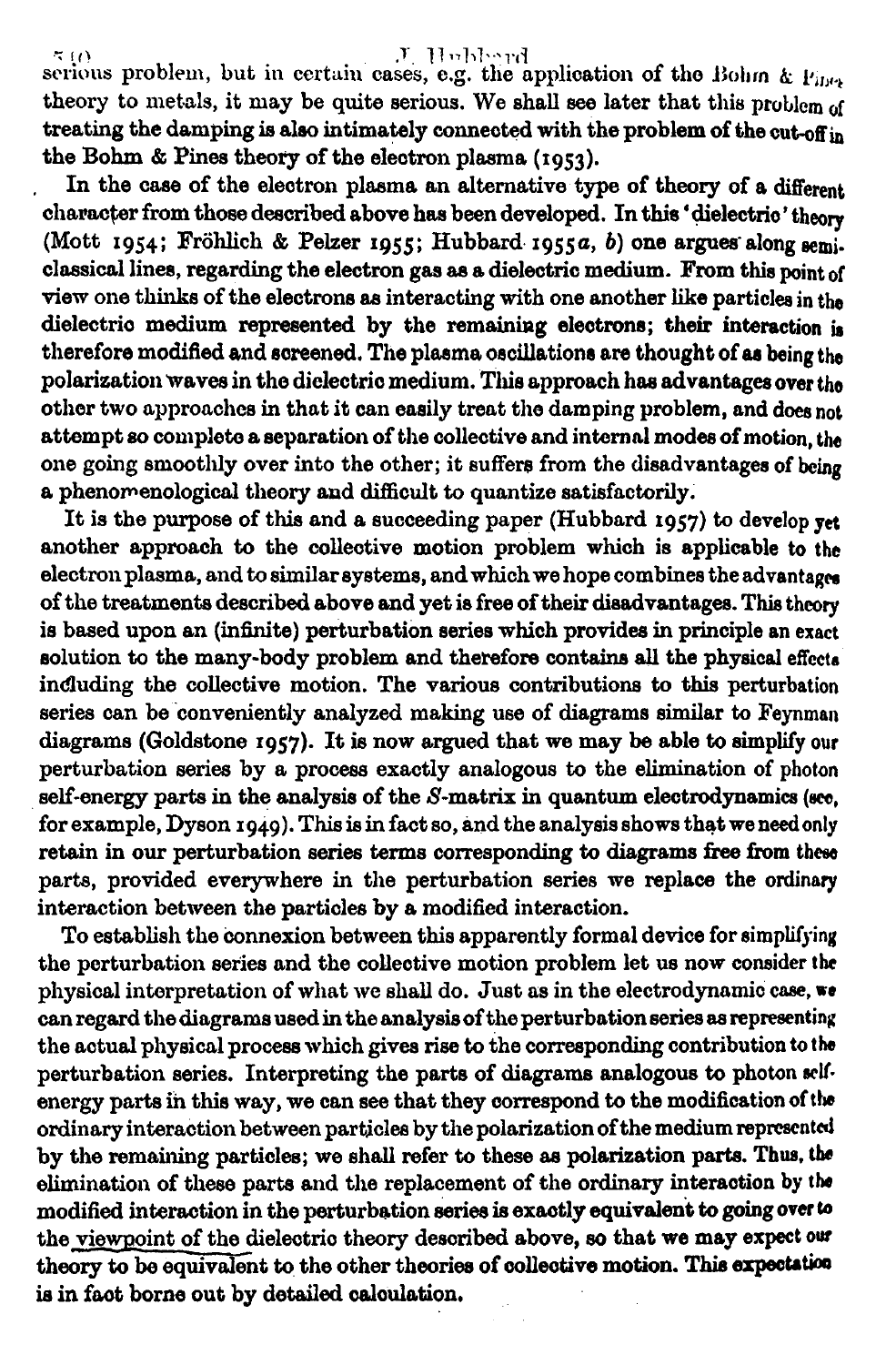#### Collective motions in terms of many-body perturbation theory 541

The present paper develops the theory in a general form, and the detailed treatment of the electron plasma is reserved for a succeeding paper. Since the diagrammatic analysis is used in a different (although equivalent) form to that given by Goldstone (1957), it is developed afresh in  $\S 2$  to 4. In  $\S 5$  are discussed certain  $\frac{1}{2}$  singletions which arise when one considers the case of a uniform gas: in the remainder of the paper it is assumed that we are dealing with this case.

Section 6 proceeds with the main programme: the polarization parts are eliminated and the modified interaction introduced. In 8.7 an integral equation is derived for the modified interaction which very greatly simplifies its calculation. Finally, in s sit is shown how the energy of the system can be expressed exactly in terms of the modified interaction. This result will enable us to calculate correlation energies directly from the modified interaction which in turn can be calculated easily using the integral equation.

### 2. THE DIAGRAMMATIC ANALYSIS OF THE PERTITRATION SERIES.

We shall consider the problem of determining the energy spectrum and wave functions of a gas of Fermi-Dirac particles interacting with one another through an instantaneous two-body potential and moving so slowly that relativistic effects can be neglected: we include also the case in which the particles move in an external notential field. The Hamilton for such a system is

$$
H = H_0 + H', \tag{1}
$$

where  $H_0$  includes the kinetic energy of the particles and their potential energy in the  $ext{remal field.}$  and  $H'$  is the interaction energy of the particles.  $H'$  will be treated as a nerturbation.

One way in which we may develop the perturbation series for  $H'$  is by making use of the adiabatic approximation. We consider the interaction  $H'$  to be slowly switched on between  $t = -\infty$  and  $t = 0$ , and to be slowly switched off between  $l = 0$  and  $t = +\infty$ ; then a system which at  $t = -\infty$  is in an eigenstate  $\Psi_{\alpha}$  of  $H_{\alpha}$  will between  $t = -\infty$  and  $t = 0$  slowly change into an eigenstate of H. This result has been proved by Gell-Mann & Low (1951) in the following form: if  $\Psi_a$  is an eigenstate of  $H_0$  belonging to the energy  $E_0$ , then

$$
\Psi = \lim_{\alpha \to +0} S_{\alpha}(0, -\infty) \underbrace{\Psi_{\alpha}(\Psi_{\alpha} \mid S_{\alpha}(0, -\infty))} \Psi_{\alpha}(\Psi_{\alpha}) \tag{2}
$$

is an eigenstate of  $H$  belonging to the energy

$$
E = E_0 + \Delta E = E_0 + \lim_{a \to +0} \left( \frac{V_0}{V_0} \left[ \frac{H'S_a(0, -\infty)}{V_0} \right] \left( \frac{V_0}{V_0} \right] S_a(0, -\infty) \left[ \frac{V_0}{V_0} \right],
$$
 (3)

where  $S_n(t, t')$  is the solution of the equation

$$
i\hbar \frac{\mathrm{d}}{\mathrm{d}t} S_a(t,t') = H_a(t) S_a(t,t'),\tag{4}
$$

satisfying the boundary condition  $S_a(t',t') = 1$ , and

$$
H_{\alpha}(t) = e^{i(\mu/\hbar)H_{0}}H' e^{-i(\mu/\hbar)H_{0}} e^{-\alpha|t|}. \qquad (5)
$$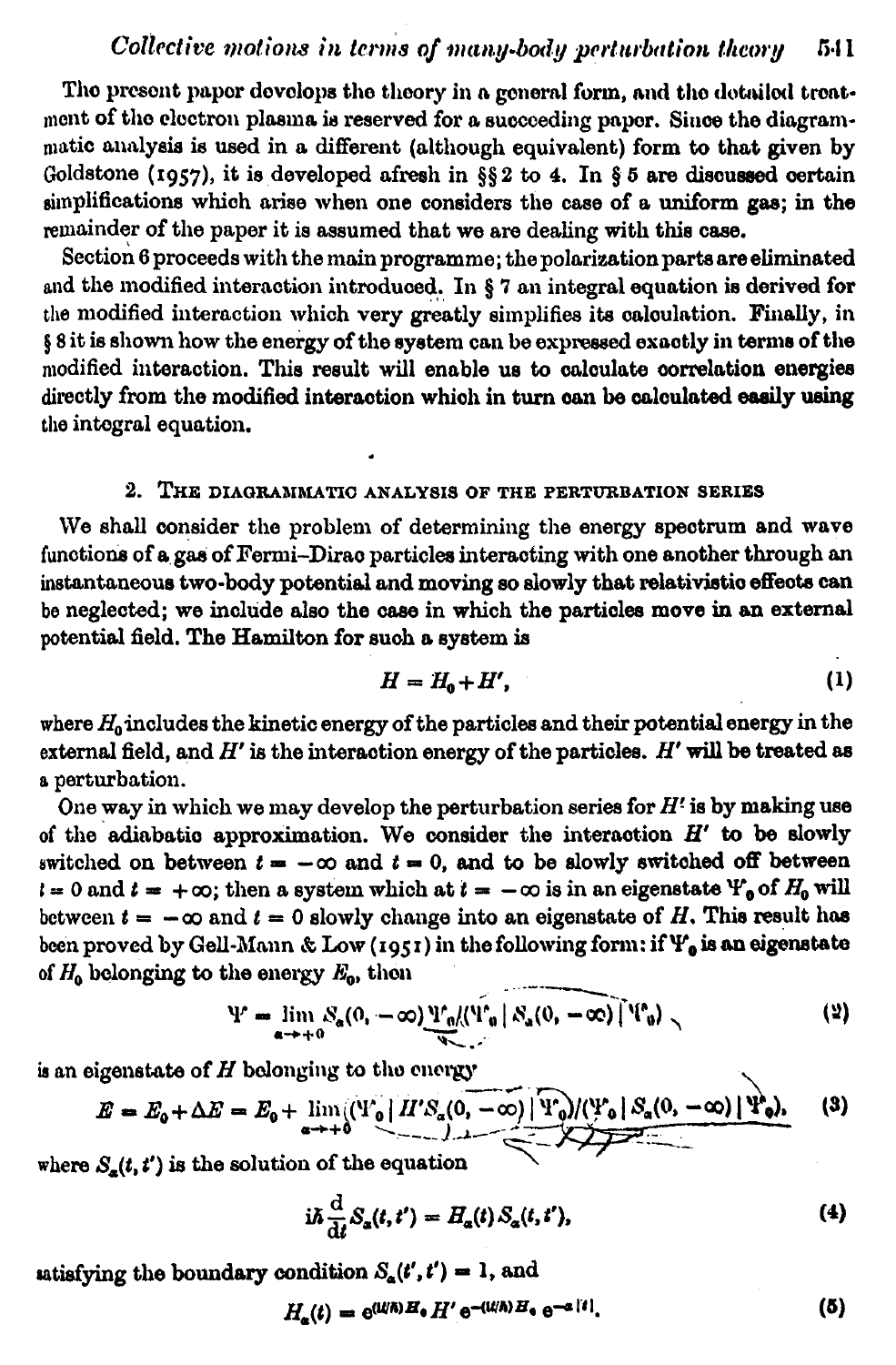### J. Hubbard

The parameter  $\alpha$  is seen to govern the rate of switching on and off of the interaction. the limit  $\alpha \rightarrow +0$  means that the potential is switched on infinitely slowly, the condition for the exactness of the adjabatic approximation.

We can now obtain a perturbation series for Y by solving (4) by iteration. To do this we replace (4) by the integral equation

$$
S_{a}(t) = 1 + \frac{1}{i\hbar} \int_{-\infty}^{t} H_{a}(t') S_{a}(t') dt', \qquad (6)
$$

incorporating the boundary condition at  $t = -\infty$  (in future we shall for brevity write  $S_1(t, -\infty)$  as  $S_1(t)$ ). Iteration of  $(6)$  gives

$$
S_{a}(t) = 1 + \sum_{n=1}^{\infty} \left( \frac{1}{tR} \right)^{n} \int_{-\infty}^{t} dt_{1} \int_{-\infty}^{t} dt_{1} \cdots \int_{-\infty}^{t_{n-1}} dt_{n} H_{a}(t_{1}) H_{a}(t_{1}) \cdots H_{a}(t_{n})
$$
  
=  $1 + \sum_{n=1}^{\infty} \frac{1}{n!} \left( \frac{1}{tR} \right)^{n} \int_{-\infty}^{t} dt_{1} \cdots \int_{-\infty}^{t} dt_{n} \cdot \int_{t}^{t} dt_{n} \cdot \mathcal{F}(H_{a}(t_{1}) H_{a}(t_{2}) \cdots H_{a}(t_{n})],$  (7)

where  $P$  is the chronological ordering operator; this is the perturbation series we shall use

Our interaction Hamilton can be written in the notation of field theory

$$
H' = \frac{1}{2} \int \overline{\psi}(\mathbf{x}') \psi(\mathbf{x}') v(\mathbf{x} - \mathbf{x}') \overline{\psi}(\mathbf{x}) \psi(\mathbf{x}) \, \mathrm{d}\mathbf{x} \, \mathrm{d}\mathbf{x}' - \frac{1}{2} N v(0), \tag{8}
$$

where  $v(x-x')$  is the mutual potential energy of two particles at x and x'. N is the number of particles in the system, and  $\overline{\psi}(\mathbf{x})$ ,  $\psi(\mathbf{x})$  are the particle field operators. These can be written

$$
\psi(x) = \sum_{i} u_i(x) \eta_i, \n\overline{\psi}(x) = \sum_{i} \overline{u}_i(x) \overline{\eta}_i,
$$
\n(9)

where the  $u_i(x)$  are the eigenfunctions of the one-particle Hamiltonian,

$$
\left[\frac{p^2}{2m} + U(\mathbf{x})\right]u_i(\mathbf{x}) = E_i u_i(\mathbf{x}),\tag{10}
$$

in which p is the momentum and  $U(x)$  the external potential. The operators  $\bar{n}$  and  $v$  are creation and destruction operators for the particle in the state i: since our particles obey Fermi-Dirac statistics they satisfy the anticommutation relations

$$
[\eta_i, \eta_j]_+ = [\overline{\eta}_i, \overline{\eta}_j]_+ = 0, \quad [\eta_i, \overline{\eta}_j]_+ = \delta_{ij}.
$$
 (1)

In (8) spinor indices are suppressed since their inclusion only requires a trivial generalization of the theory. The second term in (8) subtracts the self-energies of the particles due to the interaction  $v$ , since these are included together with the mutual interactions of the particles in the first term of (8). (If the potential is singular at the origin  $v(0)$  is not defined. We can, however, easily introduce a suitable limiting procedure. If we Fourier transform  $v, v(x) = \int v(k) e^{ik \cdot x} dk$ , thes we can work with  $v_K(\mathbf{x}) = \int_{\mathbf{k} \leq \mathbf{x}} v(\mathbf{k}) e^{i\mathbf{k} \cdot \mathbf{x}} d\mathbf{k}$ , for which  $v_K(0)$  is defined, and take the limit  $K \to \infty$  at the end of the calculation.)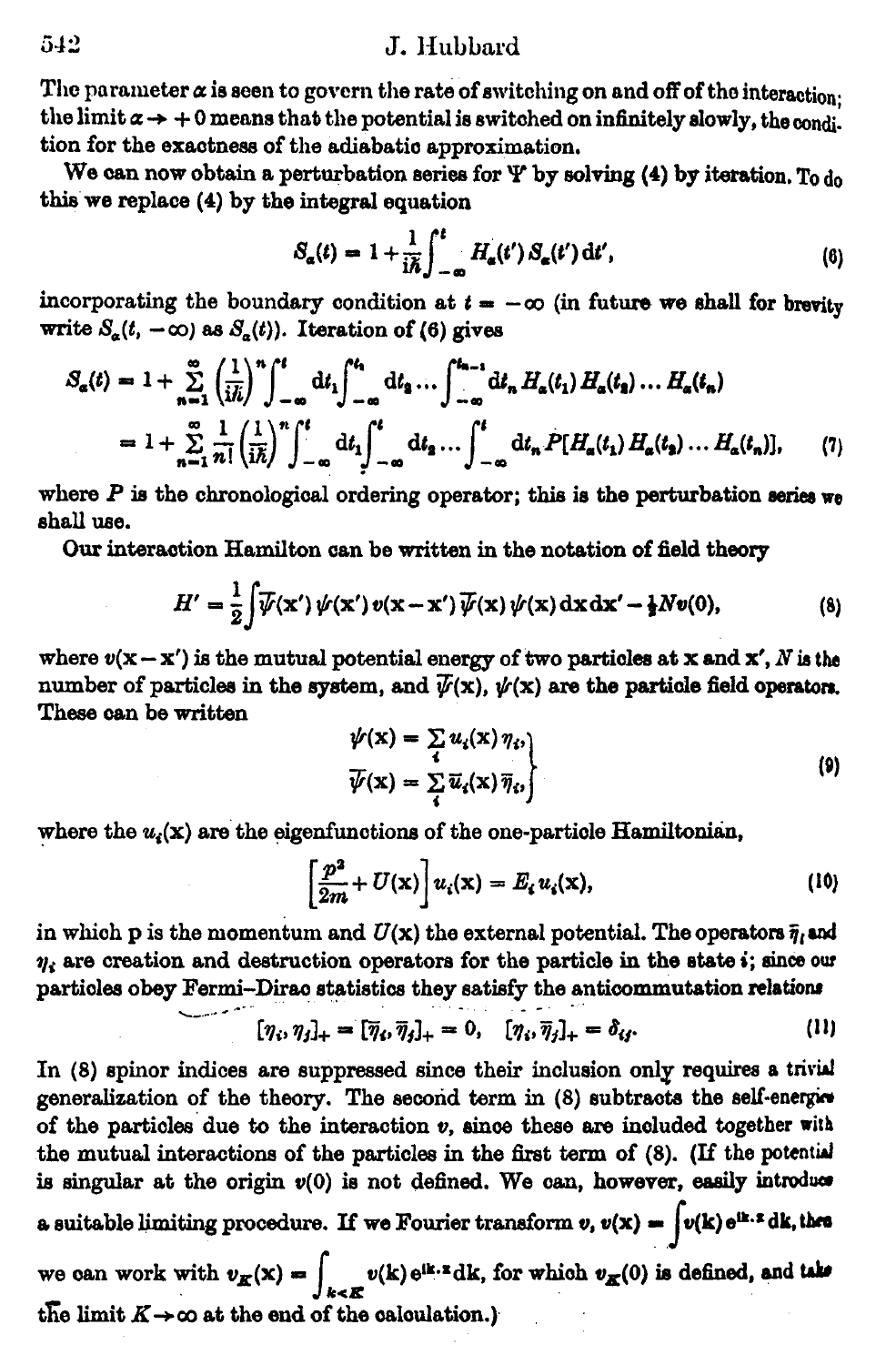#### Collective motions in terms of manu-body perturbation theory 543

To obtain our perturbation series in a suitable form for computation we now have to substitute (S) into (5) and (5) into (7). Before doing this it is convenient to include the (constant) second term of  $(S)$  in  $H$ , and to symmetrize the first term:  $H'$  then hennmes

$$
H' = \frac{1}{4} \int v(x-x') \left[ \overline{\psi}(x') \psi(x') \overline{\psi}(x) \psi(x) + \overline{\psi}(x) \psi(x) \overline{\psi}(x') \psi(x') \right] dx dx'. \quad (12)
$$

Putting (12) into (5) we can easily obtain

$$
H_{\alpha}(t) = \frac{1}{4} \int dx' \int dx' v_{\alpha}(x - x') \left[ \overline{\psi}(x') \psi(x') \overline{\psi}(x) \psi(x) + \overline{\psi}(x) \psi(x) \overline{\psi}(x') \psi(x') \right], \quad (13)
$$

where  $x$  stands for  $(x, t)$  and  $x'$  for  $(x', t')$ .

$$
v_{\alpha}(x-x') = v(x-x')\,\delta(t-t')\,\mathrm{e}^{-\alpha|t|},\tag{14}
$$

and

$$
(x) = \psi(\mathbf{x}, t) = \sum_{i} u_i(x) \eta_i = \sum_{i} u_i(\mathbf{x}) e^{-(U/\hbar) E_i} \eta_i,
$$
  

$$
\overline{\psi}(x) = \sum_{i} \overline{u}_i(x) \overline{\eta}_i.
$$
 (15)

Substituting (13) into (7) we obtain

ψ

$$
S_{\alpha}(t) = 1 + \sum_{n=1}^{\infty} \frac{1}{n!} \left(\frac{1}{4ik}\right)^{n} \int^{t} dx_{1} \int^{t} dx_{2} \dots \int^{t} dx_{n} \int^{t} dx'_{1} \dots \int^{t} dx'_{n}
$$
  
\n
$$
\times v_{\alpha}(x_{1} - x'_{1}) v_{\alpha}(x_{2} - x'_{2}) \dots v_{\alpha}(x_{n} - x'_{n})
$$
  
\n
$$
\times P(\overline{\psi}(x'_{1}) \psi'(x'_{1}) \overline{\psi}(x_{1}) \psi(x_{1}) + \overline{\psi}(x_{1}) \overline{\psi}(x'_{1}) \psi(x'_{1}) \dots
$$
  
\n
$$
\dots, \overline{\psi}(x'_{n}) \psi(x'_{n}) \overline{\psi}(x_{n}) \psi(x_{n}) + \overline{\psi}(x_{n}) \psi(x_{n}) \overline{\psi}(x'_{n}) \psi(x'_{n})
$$
 (16)

where  $\int_0^t dx$  means the integral over all that part of space-time behind the surface  $t$ .

We can conveniently analyze the  $P$  product in (16) by making use of Wick's theorem (Wick 1950). This analysis can be simplified if we notice that we are interested only in the operation of  $S_n$  on the particular eigenstate  $Y_{\alpha}$  of  $H_{\alpha}$ . We shall, henceforth, assume that  $\Psi_a$  is a non-degenerate eigenstate of  $H_a$  in which certain definite states  $i$  are occupied. Then we can conveniently take the state  $Y_a$  as a 'redefined vacuum state' (Salam 1953) and resolve  $\overline{\psi}$  and  $\psi$  according to

$$
\psi = \psi^+ + \psi^-, \quad \overline{\psi} = \overline{\psi}^+ + \overline{\psi}^-, \tag{17}
$$

$$
_{\rm where}
$$

$$
\psi^{-}(x) = \sum_{\ell}^{\text{unco}} u_{\ell}(x) \eta_{\ell} \quad \text{(destroys particles)},
$$
\n
$$
\psi^{+}(x) = \sum_{\ell}^{\text{con}} u_{\ell}(x) \eta_{\ell} \quad \text{(orates holes)},
$$
\n
$$
\overline{\psi}^{-}(x) = \sum_{\ell}^{\text{con}} \overline{u}_{\ell}(x) \overline{\eta}_{\ell} \quad \text{(destroys holes)},
$$
\n
$$
\overline{\psi}^{+}(x) = \sum_{\ell}^{\text{uncoars}} \overline{u}_{\ell}(x) \overline{\eta}_{\ell} \quad \text{(orates particles)}.
$$
\n(18)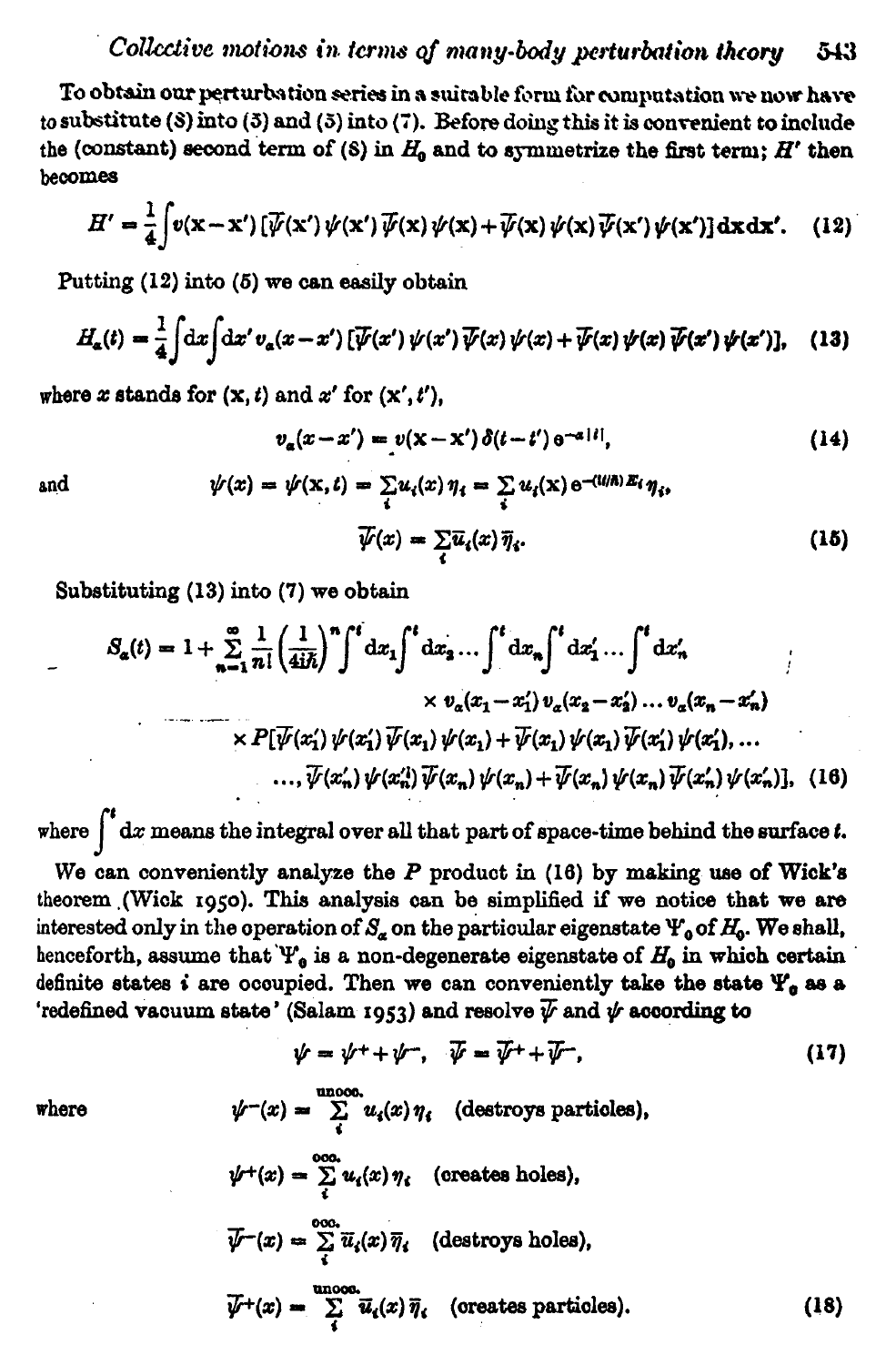# J. Hubbard

 $544$   $$\rm J$$  -Hubbard Here the terms occupied and unoccupied refer to the state of occupation of the state  $i$  in  $\Psi_{\alpha}$ . We then have the result

$$
\psi^-(x)\,\Psi_0 = \overline{\psi}^-(x)\,\Psi_0 = 0.\tag{19}
$$

To take advantage of the result (19) we resolve the  $P$  product in (16) in such a way as to move all the operators  $\vec{w}^+$ ,  $\vec{w}^+$  to the left and all the operators  $\vec{w}^-$ ,  $\vec{w}^-$  to the right. This analysis can be performed quite straightforwardly using Wick's theorem When this analysis has been completed we can reject all terms involving  $\psi$ -and  $\overline{V}$  by virtue of (19). Only one special point arises in this analysis. This is that whereas in the case dealt with by Wick all operators with the same time argument efther commuted or were already arranged as an  $S$  product, this is not so in the present case and one has to allow for contractions between operators with the same time argument.

When the analysis has been completed, it is found that the various terms contributing to  $S_n(t)$   $\psi_n$  (the terms not involving  $\psi$ <sup>-</sup> or  $\overline{\psi}$ -) can be conveniently classified in terms of certain diagrams similar to Feynmann diagrams, there being a contribution to  $S_n(t)$   $\psi_n$  corresponding to each diagram. We proceed at once to the prescription for drawing these diagrams and for calculating the corresponding contribution to  $S_n(t)$ .

The diagrams will be of orders 1, 2, ..., corresponding to the contributions arising from different order terms of (16). The prescription for drawing an ath order diagram is as follows:

(i) Mark *n* points on the diagram and label these  $x_1, x_2, ..., x_n$ ; mark a further *n* points and label with  $x'_1, ..., x'_n$ ; join the pairs of points  $x_i, x'_i$  by 'interaction' lines (broken lines in the diagrams of this paper).

(ii) Draw directed 'particle' lines, one entering and one leaving each point; these lines may run between points or from a point to itself or from a point to the edge of the diagram or from the edge of the diagram to a point.

The different *nth* order diagrams are obtained by drawing in the particle lines in all possible ways. It will be noted that the particle lines form closed polygons and open polygonal arcs, so that to every particle line running inwards from the edge of the diagram there is one running out connected to it by a chain of particle lines.

The contributions to  $S_n(t)$  corresponding to a given diagram is a certain integral which can be written down from the following prescription:

(i) For every interaction line  $x_i x'_i$  introduce a factor  $v(x_i - x'_i)$  into the integrand.

(ii) For every particle line running from a point  $y( = \text{some } x_i \text{ or } x_i)$  to the edge of the diagram introduce a factor  $\overline{\Psi}+(y)$  into the integrand, and for every particle line running from the edge of the diagram to a point y introduce a factor  $\psi^{+}(y)$  into the integrand. The  $\psi^+$  and  $\overline{\psi}^+$  are to be arranged so that if  $\psi^+(y)$  corresponds to the incoming line of one of the open polygonal arcs and  $\overline{V}^{\pm}(z)$  to the corresponding outgoing line, then  $\overline{\psi}$ <sup>+</sup>(z) is adjacent to and on the left of  $\psi$ <sup>+</sup>(y).

(iii) For every particle line running from a point  $y$  to a point  $z$  (+y) introduce a factor  $S(z, y)$  into the integrand.

(iv) For every particle line running from a point  $y$  to itself introduce a factor  $\rho y'$ into the integrand.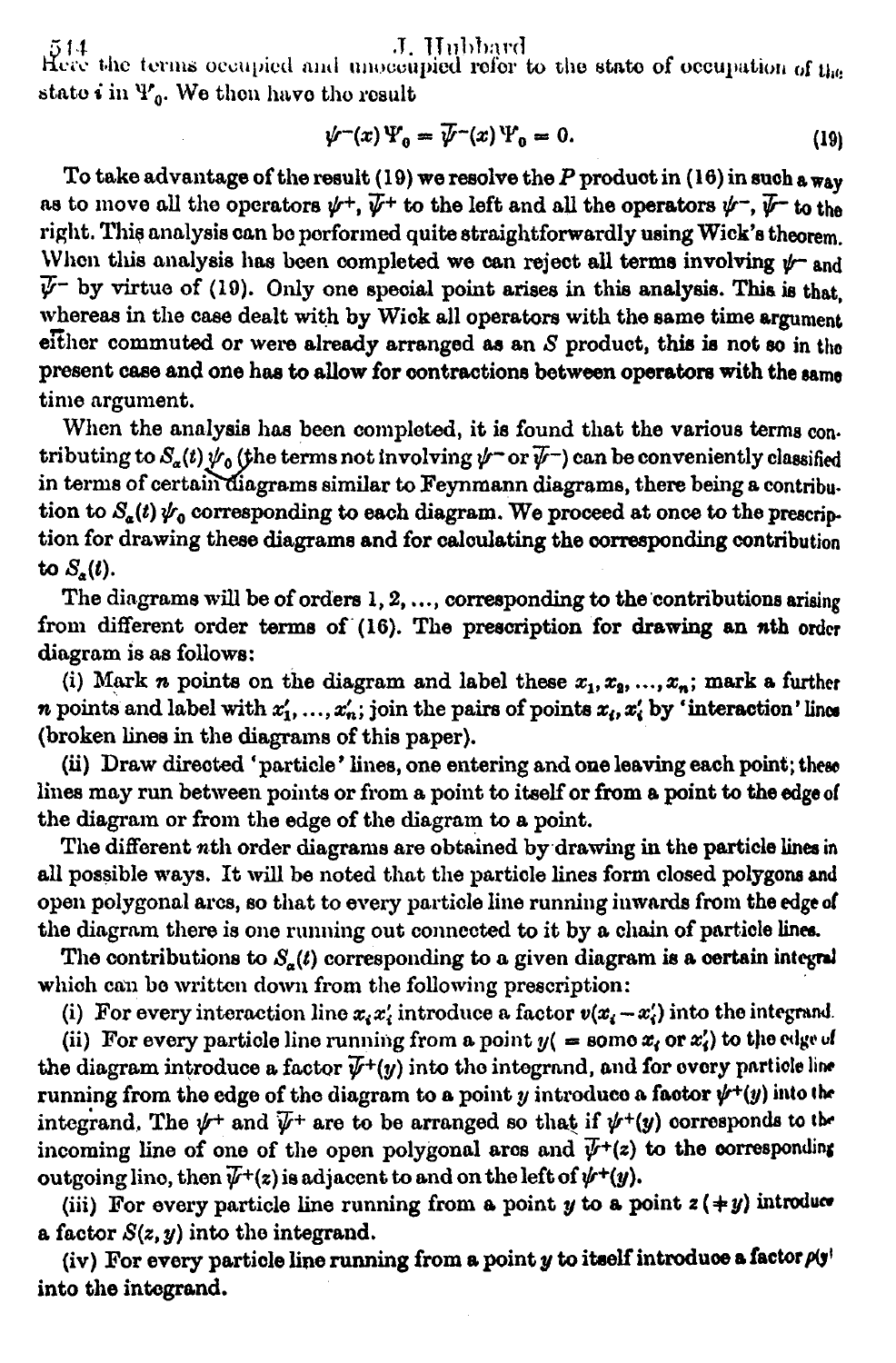Collective motions in terms of manu-body perturbation theory **5.15** 

 $(r)$  Integrate with respect to  $dx_1 dx_2...dx_n dx'_n...dx'_n$  over the region of spacetime behind the surface t

(vi) Multiply the integral by  $(2i\hbar)^{-n}(n!)^{-1}(-1)^p$ , where p is the number of closed particle loops in the diagram.

The quantity  $\rho(x)$  is just the charge density corresponding to  $\Psi_n$ , namely

$$
\rho(x) = \sum_{i} \widetilde{u}_i(x) u_i(x), \qquad (20)
$$

whilst the quantity  $S(x',x)$  is a propagator given by

$$
S(x',x) = \epsilon(t'-t) \sum_{\ell}^{00000} u_{\ell}(x') \overline{u}_{\ell}(x) - \epsilon(t-t') \sum_{\ell}^{000} u_{\ell}(x') \overline{u}_{\ell}(x),
$$
\n(21)

where

= 0 otherwise.

The function  $S(x, x')$  is the solution of the equation

$$
\left[i\hbar\frac{\partial}{\partial t} + \frac{\hbar^2}{2m}\nabla^2 - U(\mathbf{x})\right]S(x, x') = \delta(\mathbf{x} - \mathbf{x}')\,\delta(t - t'),\tag{22}
$$

which reduces to  $\frac{1}{2} - \rho(x, x')$  when  $t = t'$ , where  $\rho(x, x')$  is the ordinary density matrix corresponding to the state Y<sub>o</sub>:

$$
\rho(\mathbf{x}, \mathbf{x}') = \sum_{i}^{\infty} u_i(\mathbf{x}) \, \overline{u}_i(\mathbf{x}'). \tag{23}
$$

As an example of the above prescriptions we give the contribution to  $S_n(t)$ corresponding to the diagram shown in figure  $1(a)$ : it is

$$
-\frac{1}{4!}\left(\frac{1}{2i\hbar}\right)^4\int dx_1 dx_2 dx_3 dx_4 dx_1' dx_3' dx_4' v_4(x_1 - x_1') v_4(x_2 - x_2') v_4(x_3 - x_3') v_4(x_4 - x_4') \times \bar{\psi}^+(x_4) \psi^+(x_1') \bar{\psi}^+(x_2') \delta(x_4, x_3') \delta(x_4', x_4') \delta(x_5, x_1) \delta(x_3', x_3') \delta(x_4, x_4') \rho(x_4').
$$
 (24)

### 3. THE LINKED-CLUSTER EXPANSION

The linked-cluster expansion was first suggested by Brueckner (1955) and has been proved by Goldstone (1057) using the diagrammatic method of analysis of the perturbation series. The necessity for this result arises because the ordinary perturbation series for the energy, including that derived above, contain terms which diverge more strongly than N, the number of particles in the system, as  $N \rightarrow \infty$ . Such terms can have no physical significance and must cancel out against each other: we should, therefore, be able to eliminate them from the series, which is done in the linked-cluster expansion. This elimination will be carried out easily and naturally in this section using the diagrammatic analysis.

Before proceeding to develop the linked-cluster expansion it is first convenient to classify the diagrams in a certain way. We shall say that two diagrams belong to the same class if they have the same basic structure, i.e. if they have the same arrangement of vertices, interaction and particle lines and differ only in the labelling of their vertices: for example, the diagrams shown in figures  $1(a)$  and  $(b)$  belong to the same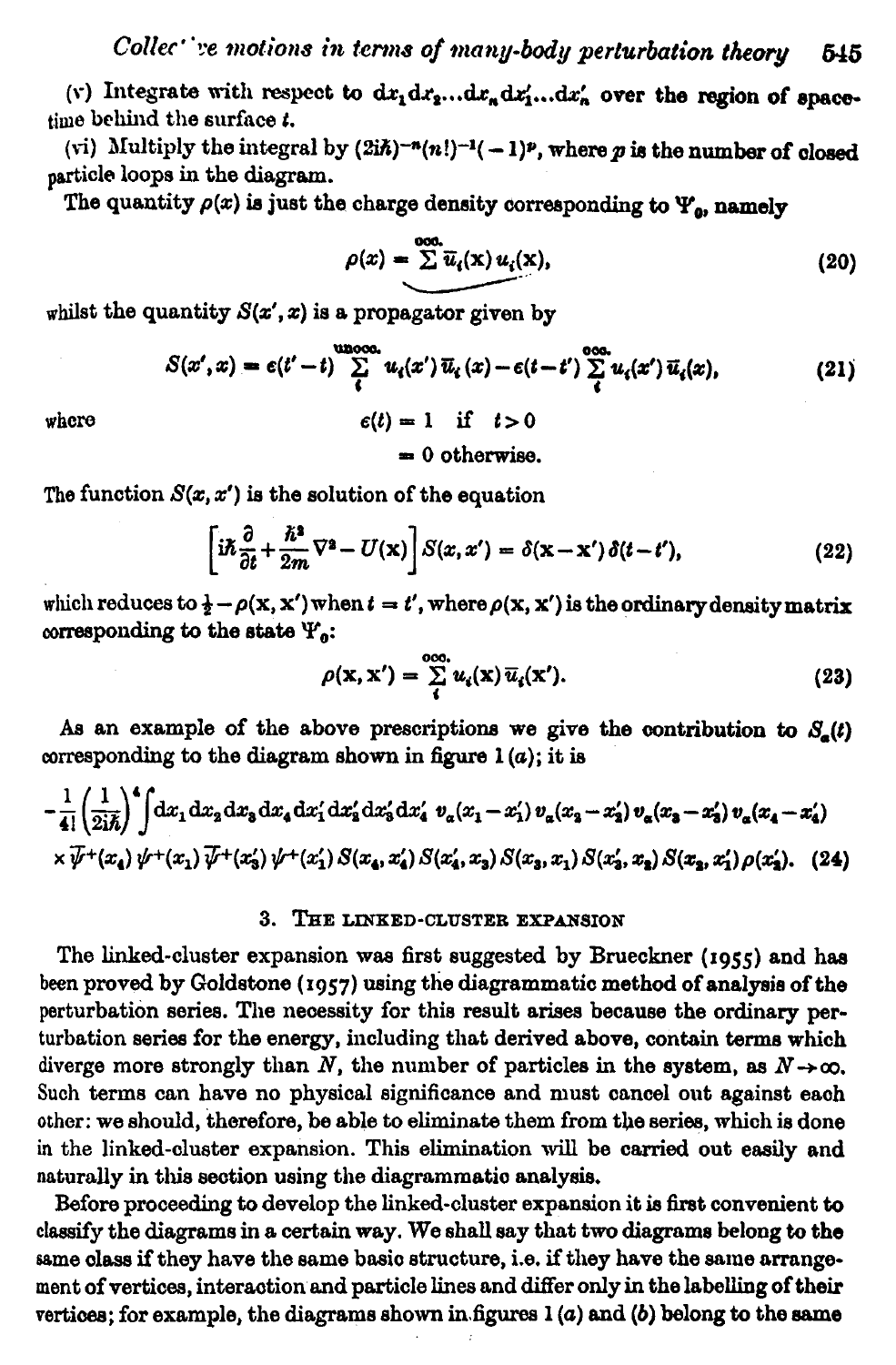class since they have the same basic structure shown in figure 1(c). It is seen that each class is associated with a certain hasic structure.

It can be seen from the prescription of  $\S$  2 that if two diagrams  $G$ ,  $G'$  belong to the same class their contributions to  $S_i(t)$  are integrals which differ only by a nermute tion of the variables of integration, and are therefore equal. Thus all the diagrams of the same class give an equal contribution, and the contribution of the whole class is the contribution of a typical member multiplied by the number of diagrams in the alase.



Let us consider how many diagrams there are in a given class. Let  $G$  be a typical member of a class  $\Gamma$  of order  $n$ , i.e. a class whose associated structure has n interaction lines. We can obtain all the other members of the class by performing certain permutations of the labels  $x_i, x_i'$  of the vertices of  $G$ . The permutations of the labels which lead to diagrams agreeing with the prescriptions of \$2 are those which leave the pairs  $x_i, x_i'$  connected by interaction lines in  $G$  still connected by interaction lines after the permutation. The only permutations which do this can be built up from the following types of permutation:

- (i) simultaneous permutations of the x, and x' in the same way;
- (ii) the interchange of any pair  $x_i$ ,  $x'_i$ ,

The number of distinct permutations which can be built up from these is 2nn!. If the application of every one of these permutations to the labels of  $G$  led to a diagram distinct from  $G$ , then this would be the number of diagrams in the class. However, it may be that the application of some of these permutations to  $G$  leads to diagrams which are not topologically distinct from  $G$ ; for example, the diagrams shown in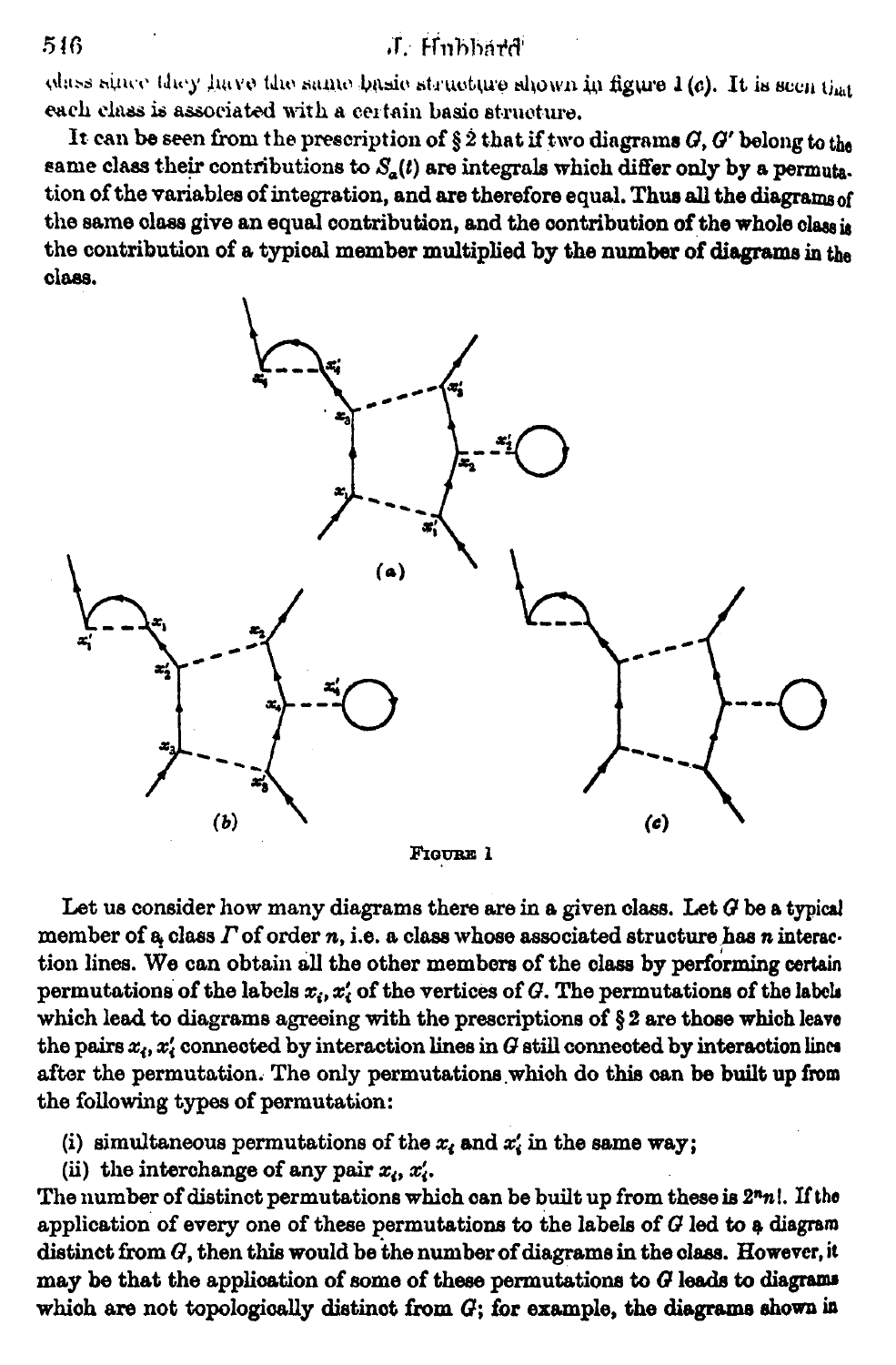#### Collective motions in terms of monu-body perturbation theory 347

 $f_{\text{amres}}$   $2(a)$  and  $(b)$  which are obtainable from one another by a permutation of labels are topologically equivalent and must not be counted separately. Suppose the  $\alpha$  mmber of permutations which take  $G$  into diagrams topologically equivalent to  $\frac{1}{2}$  is  $g(\Gamma)$  (this number is a function of the structure  $\Gamma$  rather than of the particular diagram): then we can easily show that the number of diagrams in the class  $\sum_{i=1}^{n} \frac{1}{i}$  fact  $2^{n}n!/n!$ 



If we denote the contribution of a diagram  $G$  to  $S_n(t)$  by  $S_n(t, G)$  and the contribution of the class  $\Gamma$  to which  $G$  belongs by  $S_n(t, \Gamma)$ , then we have

$$
S_a(t, \Gamma) = \frac{2^n n!}{g(\Gamma)} S_a(t, G).
$$
 (25)

We can now develop the linked-cluster expansion. A structure  $\Gamma$  may or may not fall into two or more unconnected parts: in the former case we shall say that it is an unlinked, in the latter case linked. For example, the structure shown in figure 1(c) is  $linked$  whilst that shown in figure  $2(c)$  is unlinked. It should be noticed that this definition of linked and unlinked diagrams is not quite the same as that used by Goldstone (1057).

An unlinked structure  $\Gamma$  can be resolved into a set of linked structures; if the unlinked structure  $\Gamma$  is made up of  $p$ . linked structures  $\Gamma$ .  $p$ . linked structures *l'*, etc., we shall write  $\Gamma = p_1 \Gamma_1 + p_2 \Gamma_2 + ...$ 

Let  $G$  be a typical diagram with the structure  $\Gamma$ . Using the prescription of § 2 we can easily prove that

$$
S_{\alpha}(t, G) = \frac{1}{n!} [n_1! S_{\alpha}(t, G_1)]^{p_1} [n_2! S_{\alpha}(t, G_2)]^{p_1} \dots,
$$

where  $G_1, G_2, \ldots$  are typical diagrams with the structures  $\Gamma_1, \Gamma_2, \ldots$ , n is the order of  $\Gamma$ , and  $n_1, n_2, \ldots$  are the orders of  $\Gamma_1, \Gamma_2$ , etc. Using (25) we obtain

$$
S_{\alpha}(t,\Gamma) = \frac{1}{g(\Gamma)}[g(\Gamma_1)S_{\alpha}(t,\Gamma_1)]^{p_1}[g(\Gamma_2)S_{\alpha}(t,\Gamma_2)]^{p_2}\cdots \qquad (26)
$$

Finally it can be seen that

$$
g(\Gamma) = p_1! p_2! \dots [g(\Gamma_1)]^{p_1} [g(\Gamma_2)]^{p_2} \dots, \tag{27}
$$

$$
S_{\mathbf{a}}(t,\Gamma) = \frac{1}{p_1! \, p_2! \dots} [S_{\mathbf{a}}(t,\Gamma_1)]^{p_1} [S_{\mathbf{a}}(t,\Gamma_2)]^{p_2} \dots \tag{28}
$$

so that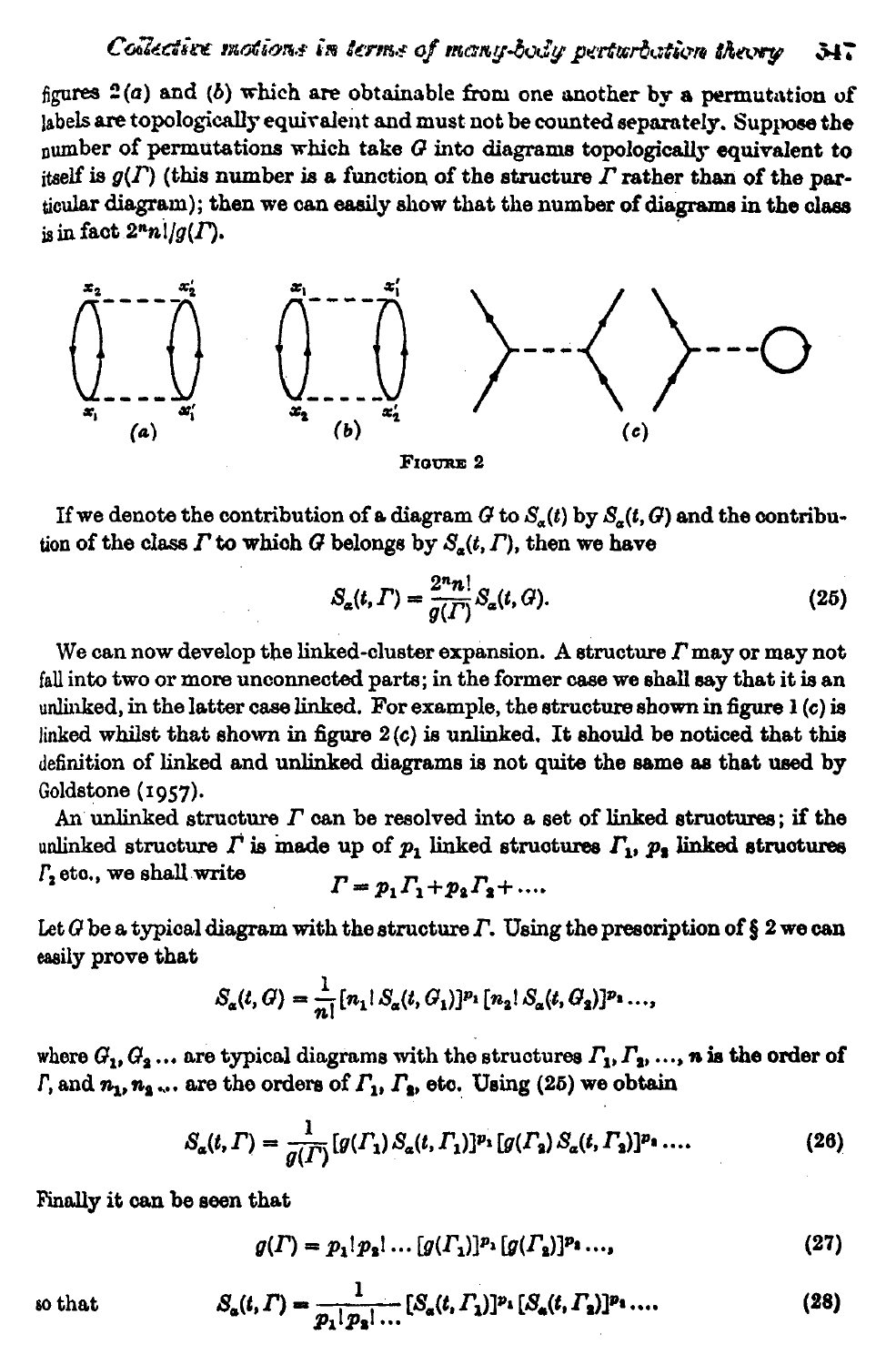### **J. Habband**

Let  $\Gamma$ .  $\Gamma$  ... be the set of all linked structures; if in (26) we allow  $y_1, y_2, ...$  to real over all the values 0. 1.2.... then we obtain all possible structures. Since  $S_n(t)$  is the sum of the contributions from all possible structures we have

$$
S_{a}(t) = \sum_{p_1=0}^{\infty} \sum_{p_2=0}^{\infty} \cdots \frac{1}{p_1! p_2! \cdots} [S_{a}(t, \Gamma_1)]^{p_1} [S_{a}(t, \Gamma_2)]^{p_2} \cdots
$$
  
\n
$$
= \exp \{S_{a}(t, \Gamma_1)\} \exp \{S_{a}(t, \Gamma_2)\} \cdots
$$
  
\n
$$
= \exp \{S_{La}(t)\}, \qquad (29)
$$
  
\n
$$
S_{La}(t) = \sum_{p_1=0}^{\infty} S_{a}(t, \Gamma), \qquad (30)
$$

where

and we have made use of the fact that the various  $S_n(t, G)$  commute with each otherthis is because all the  $\psi^+$  and  $\overline{\psi}^+$  operators anticommute (see equation (18)), and each  $S$ .  $(t, G)$  contains an even number of these. Thus we see that  $S$ .  $(t)$  can be expressed in terms of  $S_{r_{n}}$ , the sum of the contributions from linked diagrams.

Let us now resolve  $S_{r}(t)$  into two parts

$$
S_{La}(t) = S_{La}^{(0)}(t) + S_{La}'(t),
$$
\n(31)

 $S_{\alpha}^{\emptyset}(t)$  containing the contributions from all linked 'vacuum' diagrams, that is diagrams with no particle lines running to or from the edge of the diagram and  $S'$ , (t) the contributions from all linked diagrams with external lines:  $S_{\ell}^{0}$ , (t) contains no operators and is a c number.

Substituting  $(31)$  into  $(29)$  and  $(29)$  into  $(2)$  and dividing out by the  $c$  number  $\exp\left\{S\right\}^{0}(0)$ , we obtain

$$
\Psi = \lim_{\alpha \to +0} \exp \left\{ S'_{La}(0) \right\} \Psi_0 / (\Psi_0 \mid \exp \left\{ S'_{La}(0) \right\} \mid \Psi_0 \tag{32}
$$

It will be shown in the next section that  $S'_{r-1}(t)$  is continuous as  $\alpha \rightarrow +0$  whilst  $S_{\alpha}^{(0)}(t)$  diverges like  $1/\alpha$ ; thus, dropping a normalization factor.

$$
\Psi = \exp\left\{S'_{L}(0)\right\} \Psi,
$$
\n
$$
S'_{L}(0) = \lim_{a \to +0} S'_{La}(0).
$$
\n(33)

where

We shall see in the next section that the energy shift  $\Delta E$  can be derived from  $S_{\alpha}^{(0)}(t)$ , i.e. from a series involving only the linked terms; this series does not contain terms diverging more strongly than  $N$  and so is free from the difficulty mentioned at the beginning of this section.

# 4. THE EVALUATION OF INTEGRALS

In this section we perform as an illustration the evaluation of the integral representing the contribution of a simple diagram to  $S_a(0)$ . The result obtained is typical of the general case, and we can deduce from it certain properties of the  $S<sub>z</sub>(0, G)$ . furthermore, these results afford a link between the present formalism and that of Goldstone.

 $\tau_{\rm obs}$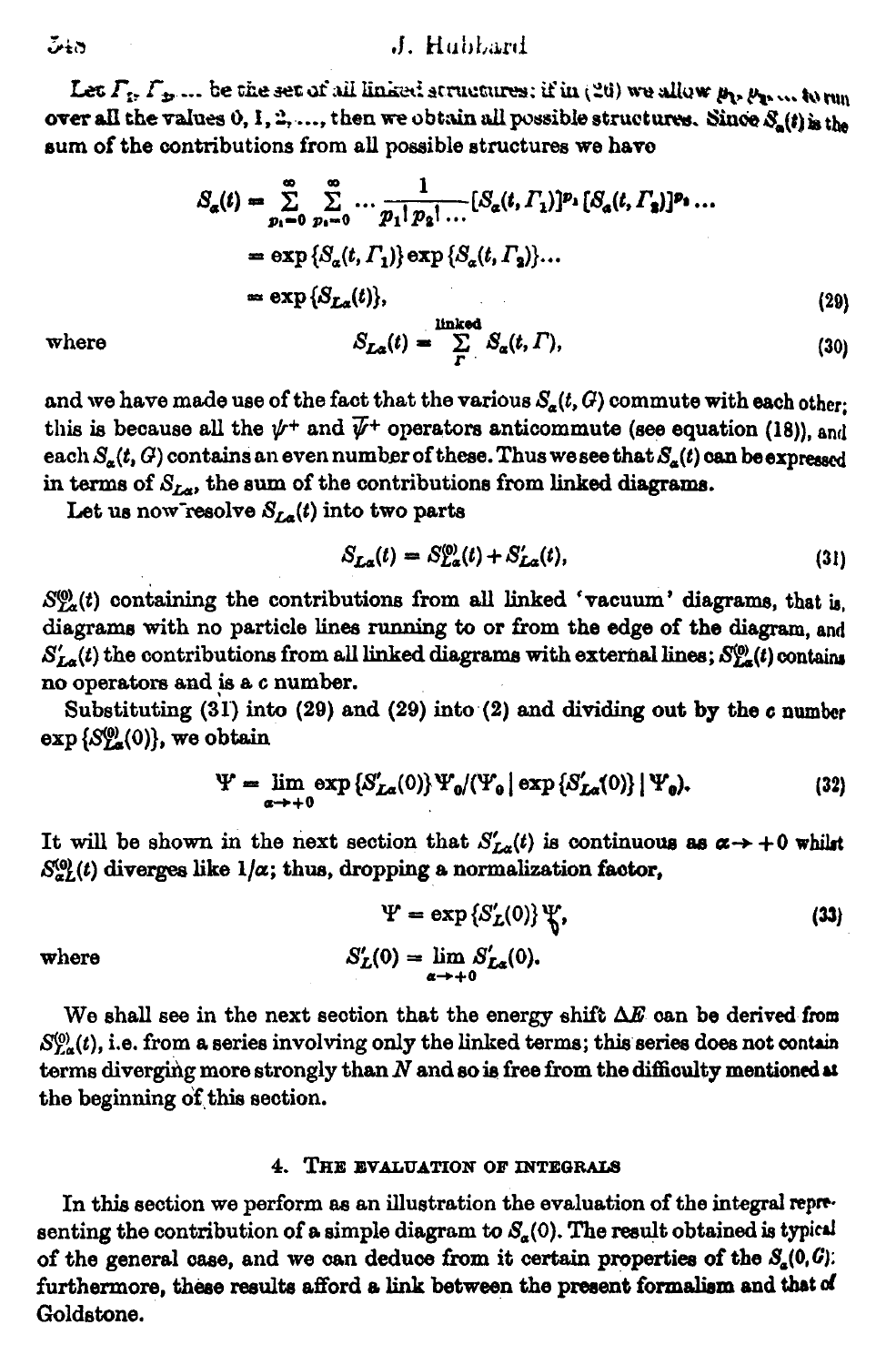#### Collective motions in terms of many-body perturbation theory 549

The diagram whose evaluation we shall perform is that shown in figure  $3(a)$ . The orresponding contribution to  $S_n(0)$  is according to the prescription of  $\S 2$ 

$$
\frac{1}{2} \left(\frac{1}{2iR}\right)^2 \int_{-\infty}^0 dt_1 \int_{-\infty}^0 dt_2 \int dx_1 dx_1 dx_2 dx_3' dx_4' \psi(x_1 - x_1') \psi(x_2 - x_2') e^{i\theta(1 + t_2)} \times S(x_2, t_2; x_1, t_1) S(x_2', t_2; x_1', t_1) \overline{\psi}^+(x_2, t_2) \psi^+(x_1, t_1) \overline{\psi}^+(x_2', t_2) \psi^+(x_1', t_1) \overline{\psi}^-(x_2', t_2) \psi^-(x_1', t_1) \overline{\psi}^-(x_2', t_1') \psi^-(x_2', t_1') \psi^-(x_2', t_1') \psi^-(x_2', t_1') \psi^-(x_2', t_1') \psi^-(x_2', t_1') \psi^-(x_2', t_1') \psi^-(x_2', t_1') \psi^-(x_2', t_1') \psi^-(x_2', t_1') \psi^-(x_2', t_1') \psi^-(x_2', t_1') \psi^-(x_2', t_1') \psi^-(x_2', t_1') \psi^-(x_2', t_1') \psi^-(x_2', t_1') \psi^-(x_2', t_1') \psi^-(x_2', t_1') \psi^-(x_2', t_1') \psi^-(x_2', t_1') \psi^-(x_2', t_1') \psi^-(x_2', t_1') \psi^-(x_2', t_1') \psi^-(x_2', t_1') \psi^-(x_2', t_1') \psi^-(x_2', t_1') \psi^-(x_2', t_1') \psi^-(x_2', t_1') \psi^-(x_2', t_1') \psi^-(x_2', t_1') \psi^-(x_2', t_1') \psi^-(x_2', t_1') \psi^-(x_2', t_1') \psi^-(x_2', t_1') \psi^-(x_2', t_1') \psi^-(x_2', t_1') \psi^-(x_2', t_1') \psi^-(x_2', t_1') \psi^-(x_2', t_1') \psi^-(x_2', t_1') \psi^-(x_2', t_1') \psi^-(x_2', t_1') \psi^-(x_2', t_1') \psi^-(x_2', t_1') \psi^-(x_2', t_
$$

where we have already performed the integrations over  $t'$ , and  $t'$ . Because of the  $\frac{1}{2}$  and  $\frac{1}{2}$  is the function  $S$  (equation (21)), it is convenient to divide the integration



over  $t$ , and  $t$ , into two parts, one part arising from the region in which  $t > t$ , and the other from the region in which  $t<sub>2</sub> < t<sub>1</sub>$ . Substituting for S from (21) and for  $\overline{\psi}$ +,  $\psi$ +, from (18), we have for the first part of the integral

$$
\frac{1}{2} \left(\frac{1}{2i\hbar}\right)^{2} \sum_{i,j}^{\infty} \sum_{\substack{\text{sump} \\ i,j}}^{\infty} \int \overline{u}_{k}(x_{j}) \overline{u}_{n}(x_{j}') v(x_{n} - x_{j}') u_{n}(x_{j}) u_{p}(x_{j}') dx_{1} dx_{j}'
$$
\n
$$
\times \int \overline{u}_{n}(x_{1}) \overline{u}_{p}(x_{j}') v(x_{1} - x_{1}') u_{i}(x_{1}) u_{j}(x_{1}') dx_{1} dx_{j}' \int_{-\infty}^{0} d t_{1} \int_{-\infty}^{t_{n}} d t_{1}
$$
\n
$$
\times \exp \left\{ a(t_{1} + t_{2}) + \frac{1}{\hbar} (B_{k} + E_{m} - E_{n} - E_{p}) t_{2} + \frac{1}{\hbar} (E_{n} + E_{p} - E_{i} - E_{j}) t_{1} \right\} \overline{\eta}_{k} \eta_{i} \overline{\eta}_{m} \eta_{j}
$$
\n
$$
= \frac{1}{8} \sum_{i,j}^{\infty} \sum_{\substack{\text{sump} \\ \text{sump} \text{sum}}^{\infty} \frac{1}{\hbar} \sum_{m}^{\infty} d t_{m} \overline{u}_{m} - \overline{E_{i} - E_{j}} + 2i\hbar\alpha \left( (E_{m} \mid v \mid ij) \right)} \left(\overline{u}_{m} \mid v \mid \overline{ij} \right)
$$
\n(35)\n
$$
\text{or} \qquad \text{(km } |v \mid np) = \left( \overline{u}_{k}(x) \overline{u}_{m}(x') v(x - x') u_{n}(x) u_{p}(x') dx dx'.
$$

 $\mathbf{r}$ 

A similar evaluation of the second part of the integral gives

$$
\frac{1}{8}\sum_{\substack{ij_{\text{AD}}\\(j_{\text{BD}}}}^{0.00,\text{ uncoon.}}\frac{(km\mid v\mid np)\left(np\right)\left(v\mid v\right)}{(E_{k}+E_{m}-E_{i}-E_{j}+2ik\alpha)\left(E_{k}+E_{m}-E_{n}-E_{p}+ik\alpha\right)}\overline{\eta}_{k}\eta_{i}\overline{\eta}_{m}\eta_{j}.
$$
 (37)

The similarity of these results to the terms of the ordinary perturbation series is at ence recognizable.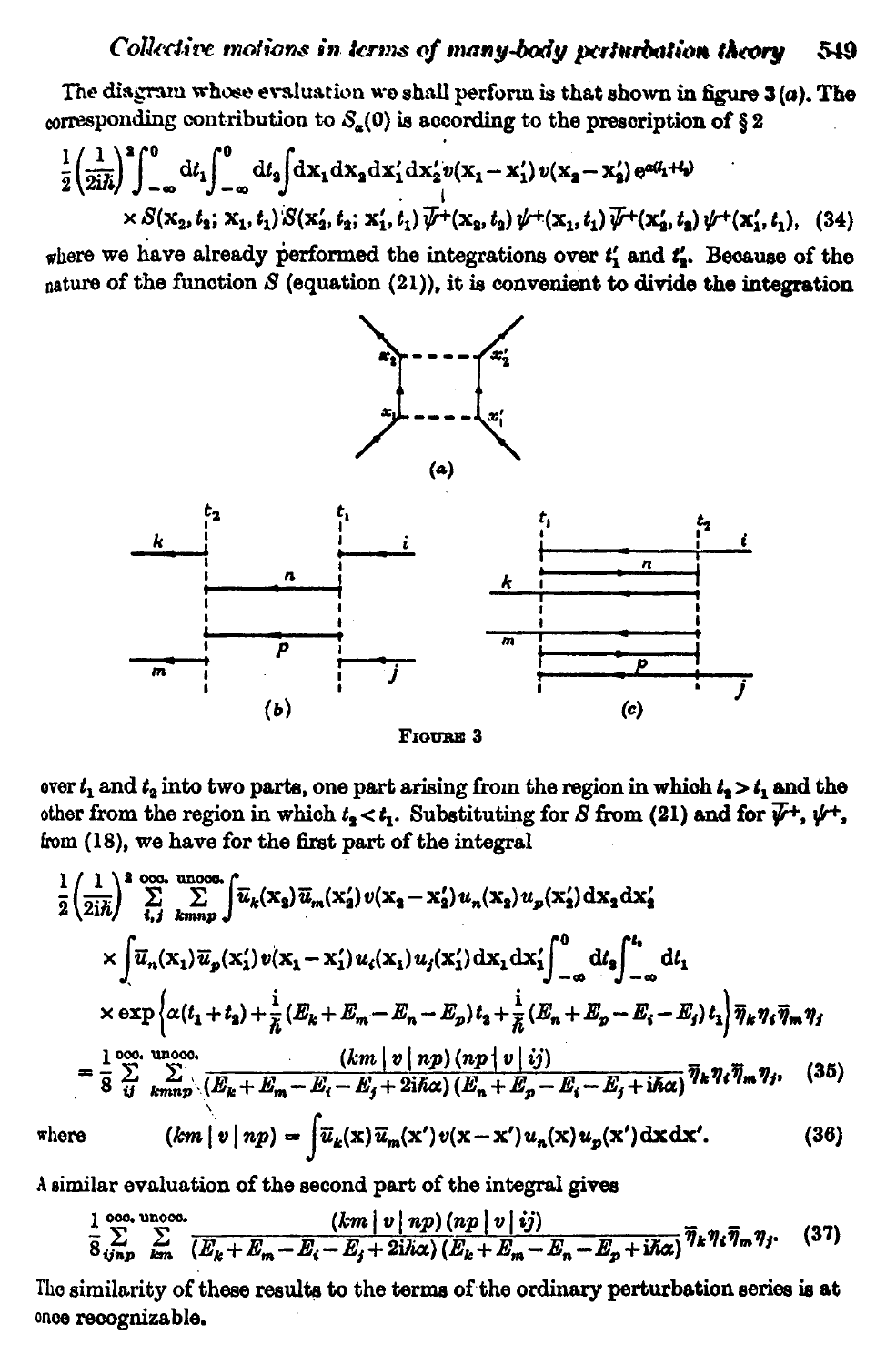### J. Hubbard

The two terms (35) and (37) may be represented diagrammatically as in figures 2(b). (c): these diagrams are obtained from (a) by arranging t, and t is  $\frac{1}{2}$  particular orders and labelling the lines rather than the vertices. Figure 214 ropresents a process in which two particles in states i and j interact and scatter into states  $n$  and  $n$ , and re-interact and scatter into states  $m$  and  $k$ ; thus the whole process is a scattering of particles out of the states i and i into the states k and m vis the intermediate state  $n, p$ . Similarly, figure  $3(c)$  represents a process in which two  $particles$  scatter themselves into states  $k$  and  $m$  leaving holes in the states  $n$  and  $n$ into which the two particles in states i and i then scatter themselves: thus the final state is the same in both cases but the intermediate state is different. It will be seen that in each case the expressions (35) and (37) contain in their denominators the difference in energy of the final and initial state and the difference in energy of the initial and intermediate state.

These results are quite general. Any of the integrals representing contributions to  $S(0)$  can be evaluated by the above method, and leads to a series of terms of the form of (35) which can be interpreted as representing certain physical processes with the beln of diagrams of the type of figures 3(b). (c). In each case the denominators of the expression will contain the difference in energy of the final and initial state and the differences in energy between the initial and intermediate states.

We can now make certain deductions from these results. The first thing to notice is that if an expression of the form of (35) arises from a linked diagram, and in view of the results of the preceding section we need only consider such diagrams, then none of the intermediate states can coincide with the initial state. Since the latter has been assumed to be non-degenerate, it follows that the energy of none of the intermediate states can coincide with that of the initial state. If, further, the final state is different from the initial state, as it is in all the terms contributing to  $S'_t$ . (0). then the energy of the final state will be different from that of the initial state. Thus in the case of terms contributing to  $S'_r$ . (0), none of the energy differences in the denominators is zero: it follows at once (see  $(35)$ ) that each of these terms is continuous as  $\alpha \rightarrow +0$ , and that  $S'_{r,s}(0)$  is continuous  $\alpha \rightarrow +0$ . Thus  $\lim S'_{r,s}(0)$  as  $\alpha \rightarrow +0$  exists, and may be evaluated putting  $\alpha = 0$  at the beginning of the calculation.

The situation with  $S_{\ell\kappa}^{(0)}(0)$  is different, however. In the case of terms contributing to S<sup>(9)</sup>.(0) the initial and final states coincide (although the intermediate states are different from the initial state), and the corresponding energy difference vanishes giving rise to a factor  $\alpha$  in the denominator. Thus  $S_{\alpha}^{(0)}(0)$  diverges like  $1/\alpha$  as  $\alpha \rightarrow +0$ .

We should now like to consider the calculation of the energy shift  $\Delta E$ . This is given by (3). It may, however, be more conveniently calculated using a formula given by Gell-Mann & Low; it is shown in an appendix that it can be derived from  $S_{l,a}^{(0)}(\infty)$ , and is given by the following prescription: write down the sum of all integrals contributing to  $S^0_{\ell_2}(\infty)$  (one from each vacuum diagram); introduce into the integrand of each of these integrals a factor in  $\delta(t_1)$  and put  $\alpha = 0$ ; the resulting sum  $\omega$  aives  $\Delta E$ .

In the remainder of this paper we shall devote our attention to the calculation of AE.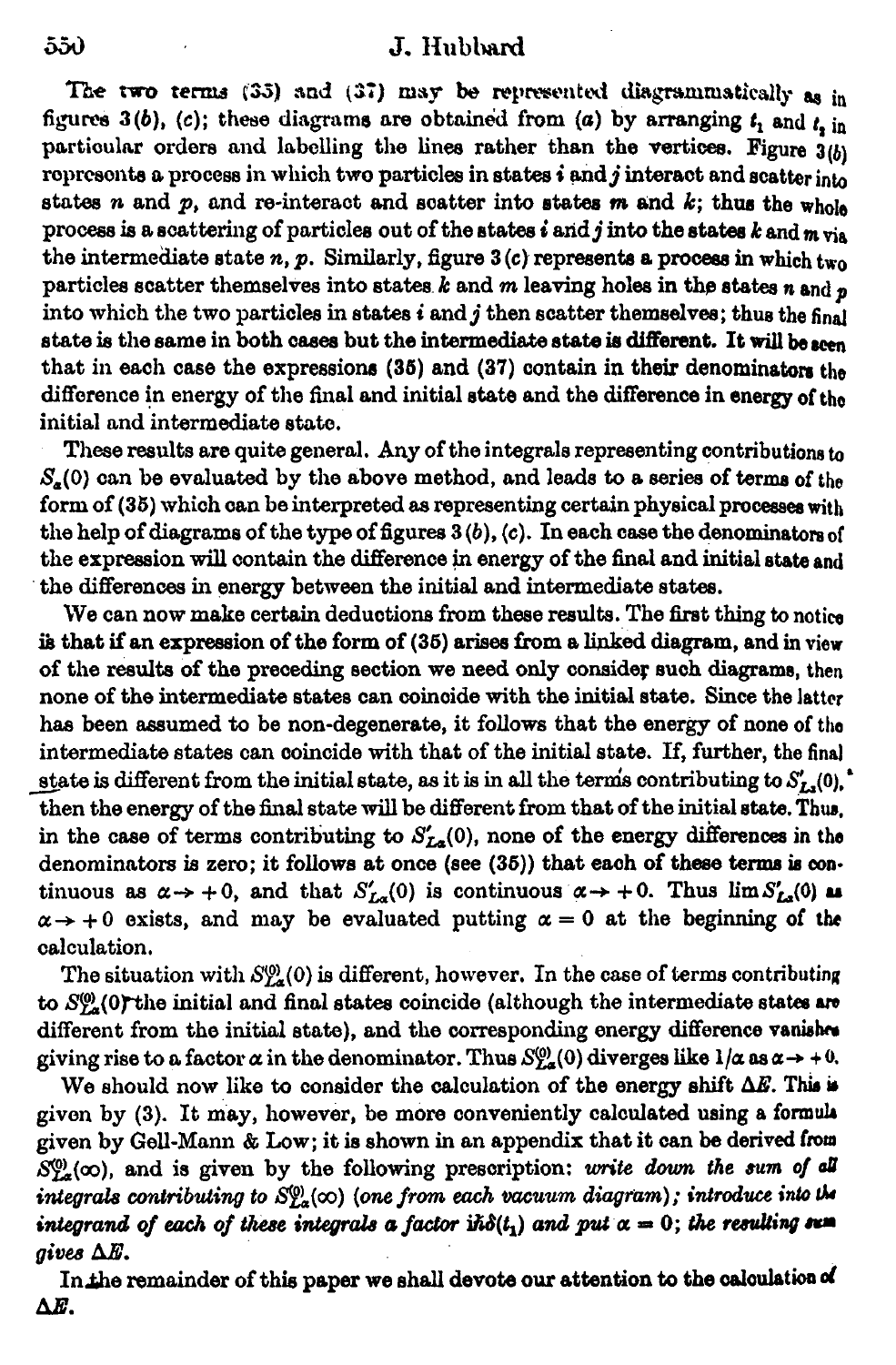### 5. THE INTEGRY GAS CASE

The theory of the preceding sections was general in the sense that  $H$ , was supposed to include not only the kinetic energy of the particles but also their potential energy in an external field. In the remaining sections of this paper we shall for simplicity wetrict ourselves to the case in which the external field is constant and the particles form a uniform gas: it is hoped to deal with the general case later.

 $\frac{1}{2}$  in the case of a uniform gas it is convenient to resolve the  $H'$  of  $(8)$  into two parts Suppose the Fourier transform of  $v$  is

$$
v(\mathbf{x}) = \sum_{\mathbf{k}} u(\mathbf{k}) e^{i\mathbf{k} \cdot \mathbf{x}}.
$$
 (38)

Then we split v into two parts according to

$$
v(\mathbf{x}) = \sum_{k \neq 0} u(\mathbf{k}) e^{i\mathbf{k} \cdot \mathbf{x}} + u(0) = v'(\mathbf{x}) + u(0).
$$
 (39)

We can correspondingly write  $H'$  in the form

$$
H' = \frac{1}{2} \int dx dx' \overline{\psi}(x') \psi(x') v'(x - x') \overline{\psi}(x) \psi(x) dx dx' + \frac{1}{2} N^2 u(0) - \frac{1}{2} N v(0) \quad (40)
$$

and include the last two (constant) terms in  $H<sub>o</sub>$ . All the above theory then goes through as before except that v is replaced by v'everywhere. The potential v' has the asaful property

$$
\int v'(x-x')\,\mathrm{d}x' = 0.\tag{41}
$$

We can now make an important deduction concerning the perturbation series in the case of a uniform gas. This is that in the case of a uniform gas those diagrams which contain a part which is attached to the rest of the diagram by only a single interaction line sive no contribution  $S_n(t)$  or any derived quantities. To prove this let us consider the contribution of a diagram of the type shown in figure  $4(a)$ , where the two parts  $\Gamma'$ and  $\Gamma''$  are connected by only the single interaction line shown. If in the integral representing the contribution of this diagram we perform all the integrations except those over x and x', we must obtain an expression of the form

$$
\int F(x) v'(x-x') G(x') dx dx'.
$$
 (42)

However, since the gas is uniform and has no natural origin of co-ordinates,  $F$  and  $G$ must be independent of x and x', so that it reduces to an integral over  $v'(\mathbf{x} - \mathbf{x}')$ which must vanish by virtue of (41). Thus we can omit all diagrams of this type.

In future we shall drop the prime on v', it being always understood that we are working with v'.

# 6. THE ELIMINATION OF POLARIZATION PARTS

As pointed out in the introduction, the main point of introducing the diagrammatic analysis in the present theory is that it enables us easily to recognize those parts of the perturbation series which represent polarization effects. We are now in a position to investigate this.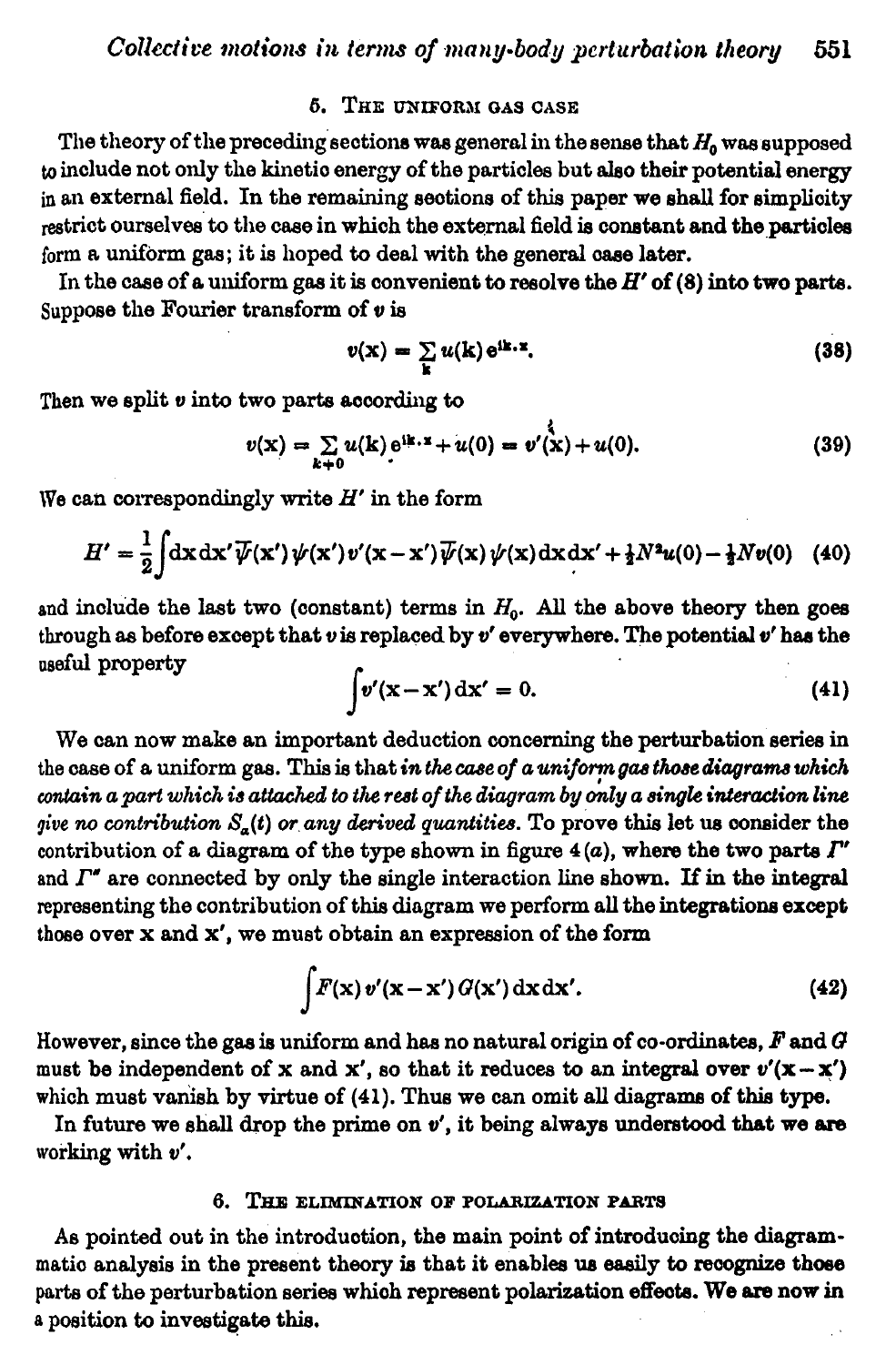### 4. Indiana

Let us consider the physical interpretation of the subdiagram shown in tigure 4th; The net effect of this subdiagram is that the two incoming particles scatter off each other, not through the ordinary direct interaction but via a closed particle loon More generally, the subdiagram shown in figure  $4(c)$ , where the circle is meant to represent some set of closed particle loops and interaction lines connected to the reat of the diagram by only the two interaction lines shown, represents the scattering of two particles through some more complicated process which, however, returns all the particles involved to their original states. Our hypothesis, which will be home out by further calculation, is that these subdiagrams represent the polarization effect referred to in the introduction, and that they can be eliminated from the perturbation series by replacing the ordinary interaction by a modified interaction



The way in which such subdiagrams can be eliminated from the perturbation series is already familiar in quantum electrodynamics, being exactly analogous to the elimination of photon self-energy parts (Dyson 1949). Let  $\Gamma$  be some structure. Then it may or may not be that  $\Gamma$  contains some polarization part, i.e. some connected part without external lines attached to the rest of the structure by only two interaction lines: in the former case we shall say that  $\Gamma$  is (polarization) reducible, in the latter case that  $\Gamma$  is irreducible. It is obvious that we can obtain all reducible structures by inserting polarization parts in place of interaction lines in irreducible structures.

Let us consider as an example the diagram shown in figure  $4(b)$ , regarding this now as a complete diagram rather than as a subdiagram of some larger diagram. This is a roducible diagram contributing to  $S'_L(t)$ , obtainable from the irreducible diagram shown in figure  $4(d)$  by substituting the polarization part shown in figure  $6(a)$  for its interaction line. The contributions to  $S'_L(t)$  of the diagrams of figures  $4(b)$ , (d) are

$$
\frac{1}{2!} \left(\frac{1}{2i\hbar}\right)^2 \int_0^1 dx_1 \int_0^1 dx_1' \int_0^1 dx_3' \int_0^1 dx_2' v(x_1 - x_1') v(x_2 - x_2')
$$
  
 
$$
\times \overline{\psi}^+(x_1) \overline{\psi}^+(x_2') \psi^+(x_3') v(x_4,x_3) S(x_1,x_2) \tag{43}
$$

and

$$
\frac{1}{1!}\left(\frac{1}{2i\lambda}\right)\int^t\mathrm{d}x_1\int^t\mathrm{d}x_1'\,v(x_1-x_1')\,\overline{\psi}^+(x_1)\,\psi^+(x_1)\,\overline{\psi}^+(x_1')\,\psi^+(x_1').\tag{44}
$$

 $(1, 1)$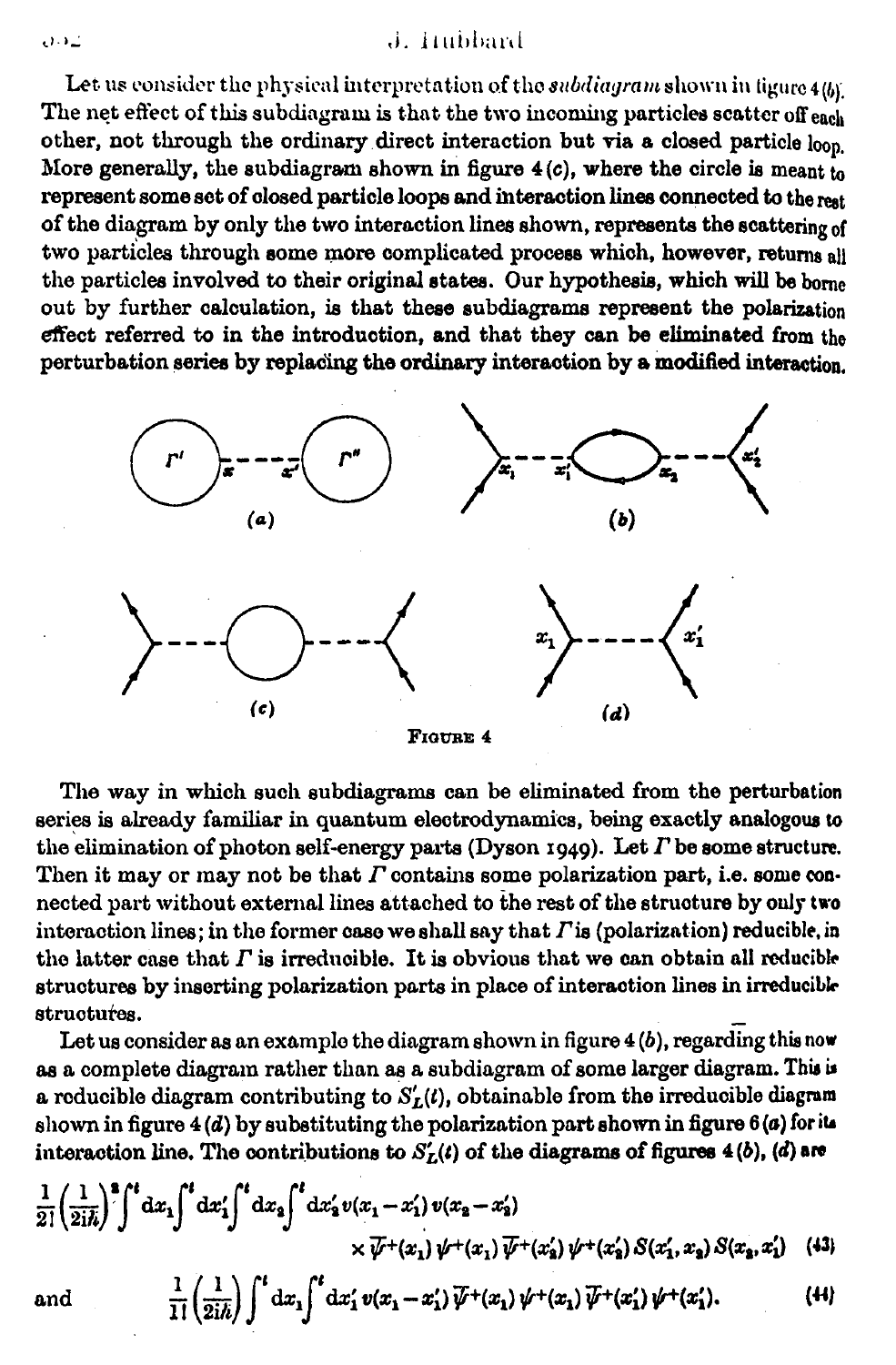Collective motions in terms of manu-hodu nerturbation theory 553

It will be seen that (43) is obtainable from (44) (apart from an unimportant change in the integration variable) by:

(i) multiplying by 1!/2!, the ratio of the factorials of the orders of the diagrams:

(ii) by replacing  $v(x-x')$  in (44) by the quantity

$$
\frac{1}{2i\hbar}\int^t dx \int^t dx' \, v(x_1-x) \, v(x_1'-x') \, S(x,x') \, S(x',x) \tag{45}
$$

which is just the contribution to  $(43)$  of the interaction and particle lines of the  $nolarization part of figure 6(a) with the interactions at the vertices performed. This$ meult is typical: the contribution of a reducible diagram is the same as that of the corresponding irreducible diagram except that the v's are replaced by functions of the type (45) corresponding to the various polarization parts which have been inserted in place of interaction lines, and the whole integral has been multiplied by the ratio of the factorials of the orders.

We can enunciate this result more precisely as follows. If  $G$  is a reducible diagram obtained by substituting the polarization part  $\Gamma'_n$  for the interaction line  $x_1x'_1$ ,  $\Gamma'_n$  for  $x_1x_2'$ , etc., of the irreducible diagram  $G'$  (introducing the convention that if the line  $x.x'$  of G' is left unchanged we say it has been replaced by the polarization part  $\Gamma'_0$ , then

$$
S(t, G) = \frac{n'}{n!} S(t, G'; W'_t(T'_{s_1}), W'_t(T'_{s_2}), \ldots),
$$
 (46)

where n and n' are the orders of G and G', S(t, G'; W'( $\Gamma'$ , ), W'( $\Gamma'$ ,),...) means that integral for  $S(t, G')$  with the  $v(x_i - x'_i)$  replaced by the functions  $W'_t(x'_i, x_i, I'')$ , and  $W(x', x, I'')$  is the expression which arises from the polarization part  $I''$  in the same way that  $(45)$  arises from the polarization part of figure 6(a), remembering that in the case of the special polarization part  $\Gamma_0$  this is just  $v(x-x')$ .

Let  $\Gamma$  be a reducible structure contributing to  $S'_T(t)$ , i.e. with external lines. Then it can be seen that  $\Gamma$  arises from some unique irreducible structure  $\Gamma^*$ . Consider the total contribution to  $S'_{\tau}(t)$  of all the diagrams with structures which reduce to a given irreducible atructure  $\Gamma'$ . A straightforward counting of diagrams shows now that this total contribution is given by the expression

$$
\frac{n' \, 2^{n'}}{g(I^{n})} \sum_{\Gamma_{n}} \sum_{\Gamma_{n}} \ldots S(t, G'; W_{t}(I'_{a_{1}}), W_{t}(I'_{a_{2}}), \ldots), \tag{47}
$$

where the sums run over all polarization parts, and

$$
W_{t}(x', x, \Gamma') = \frac{2^{m}}{g(\Gamma')} W_{t}'(x', x, \Gamma'), \qquad (48)
$$

where  $g(\Gamma')$  is the g factor of the polarization part  $\Gamma'$ , defined to be the number of permutations of the internal interaction lines of  $\Gamma'$  which take it into itself (these g factors are exactly analogous to those of §3), and  $m$  is its order, defined to be the number of *internal* interaction lines of  $\Gamma$  plus one.

Since  $S(t, G'; W(I''_*)$ ,  $W(I''_*)$ ,...) depends linearly upon the  $W_I(I'')$  we can write  $(47)$  as

$$
S(t, \Gamma^*, \mathscr{V}_b \mathscr{V}_b \dots), \tag{49}
$$

$$
\mathscr{V}_t(x',x)=\sum_{I'}W_t(x',x,\Gamma'_q). \qquad (50)
$$

using (25), where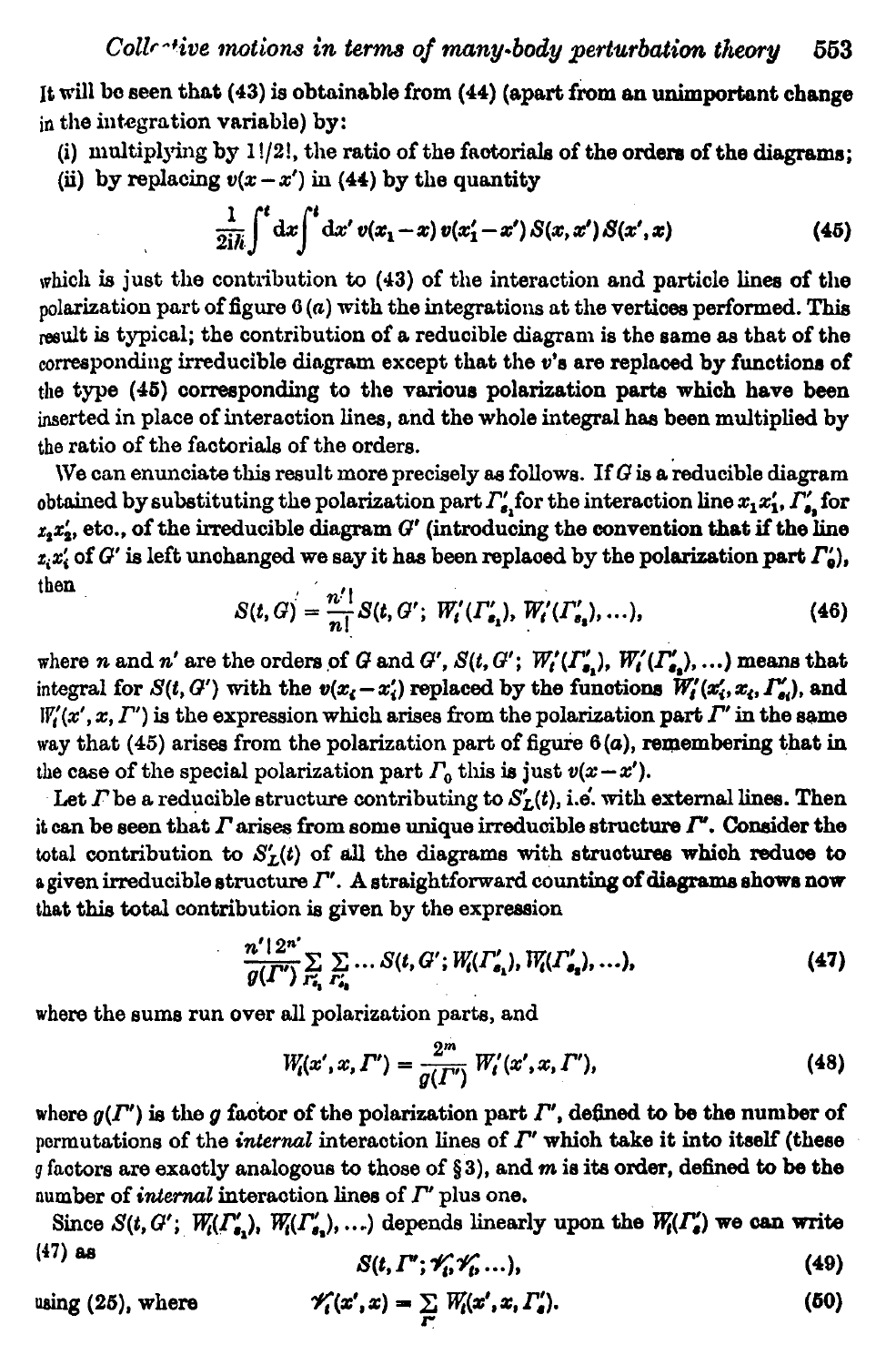# J Hubbard

Thus, we see that the contribution to  $S_r(t)$  of all diagrams reducing to the structure  $I'$  can be expressed in terms of the contribution of the class  $I'$  by replacing  $v$  avery. where by  $\mathscr{C}$ . Since every diagram contributing to  $S_r(t)$  is uniquely reducible see that  $S_r(t)$  can be expressed as a sum over contributions from irreducible diagrams by replacing  $v$  by  $\mathscr V$  in all the integrals. Thus  $\mathscr V$  plays the nart of modified interaction. In order to calculate the perturbed wave function we shall be interested in  $\mathscr{C}$ .

We have shown above how the perturbation series for the perturbed wave function can be contracted by introducing a modified interaction. Let us now consider the perturbation series for the energy shift  $\Delta E$ . This has been expressed as a sum over vacuum diagrams in §4. We could proceed as above and reduce this to a sum over irreducible vacuum diagrams by replacing v everywhere by  $\mathscr{V}_n$  (since the time integrations run up to  $t = \infty$  in the case of  $\Delta E$ ) except for one feature. Whereas every diagram contributing to  $S'_r(t)$  is uniquely reducible, this is not true for vacuum diagrams in general. For example, the diagram shown in figure  $5(a)$  could be reduced to either of the diagrams shown in figures  $5(b)$  or  $(c)$  by regarding either the right hand or the left hand part as the polarization part.



The fact that the reduction may not be unique can be overcome by demanding that every vacuum diagram be reduced in such a way that the point  $x_i$  remain in the irreducible residue: any vacuum reducible diagram can always be reduced in this way provided that it contains no part which is connected to the rest of the diagram by only a single interaction line, and we have shown in the preceding section that such diagrams can be omitted. Furthermore, it is necessary to reduce the diagrams contributing to  $\Delta E$  in this way, otherwise the factor i $\hbar \delta(t_1)$  would appear in some polarization part and spoil the theory.

Taking this point into account, we find by counting diagrams that the total contribution to  $\Delta E$  of all diagrams which reduce to a given irreducible structure  $\Gamma$  is

$$
\frac{2^{n'}n'}{g(I'')} \sum_{r_{k}} \sum_{r_{k}} \cdots \frac{n'}{n'+n_{s_{1}}+n_{s_{2}}+\cdots} \Delta E(G';\,W_{\infty}(I'_{s_{1}}),\,W_{\infty}(I'_{s_{2}}),\,\ldots),\tag{51}
$$

where  $G'$  is a typical diagram with the structure  $\Gamma'$  and  $n_s$  is the order of the polarization part  $\Gamma$ . Because of the factor  $(n' + n_{n} + n_{n} + ... )^{-1}$ , we cannot perform the sum in the simple way we did in (47). However, we notice that if we regard the interaction  $v$  as being linearly proportional to some coupling constant  $\lambda$ , then  $\Delta E(G'; W_{\infty}(\Gamma'_{n}), W_{\infty}(\Gamma'_{n}),...)$  varies as  $\lambda^{n'+n_{n}+n_{n}+\cdots}$ . Thus we can write (51) as

$$
\int_0^\lambda \frac{\mathrm{d}\lambda}{\lambda} \frac{2^{n'} n'!}{g(I'')} \sum_{\mathbf{r}'_{\mathbf{s}}} \sum_{\mathbf{r}_{\mathbf{s}}} \ldots n' \Delta E\left(G', W_{\mathbf{w}}(T'_{\mathbf{s}_1}), W_{\mathbf{w}}(T'_{\mathbf{s}_1}) \ldots\right).
$$
 (52)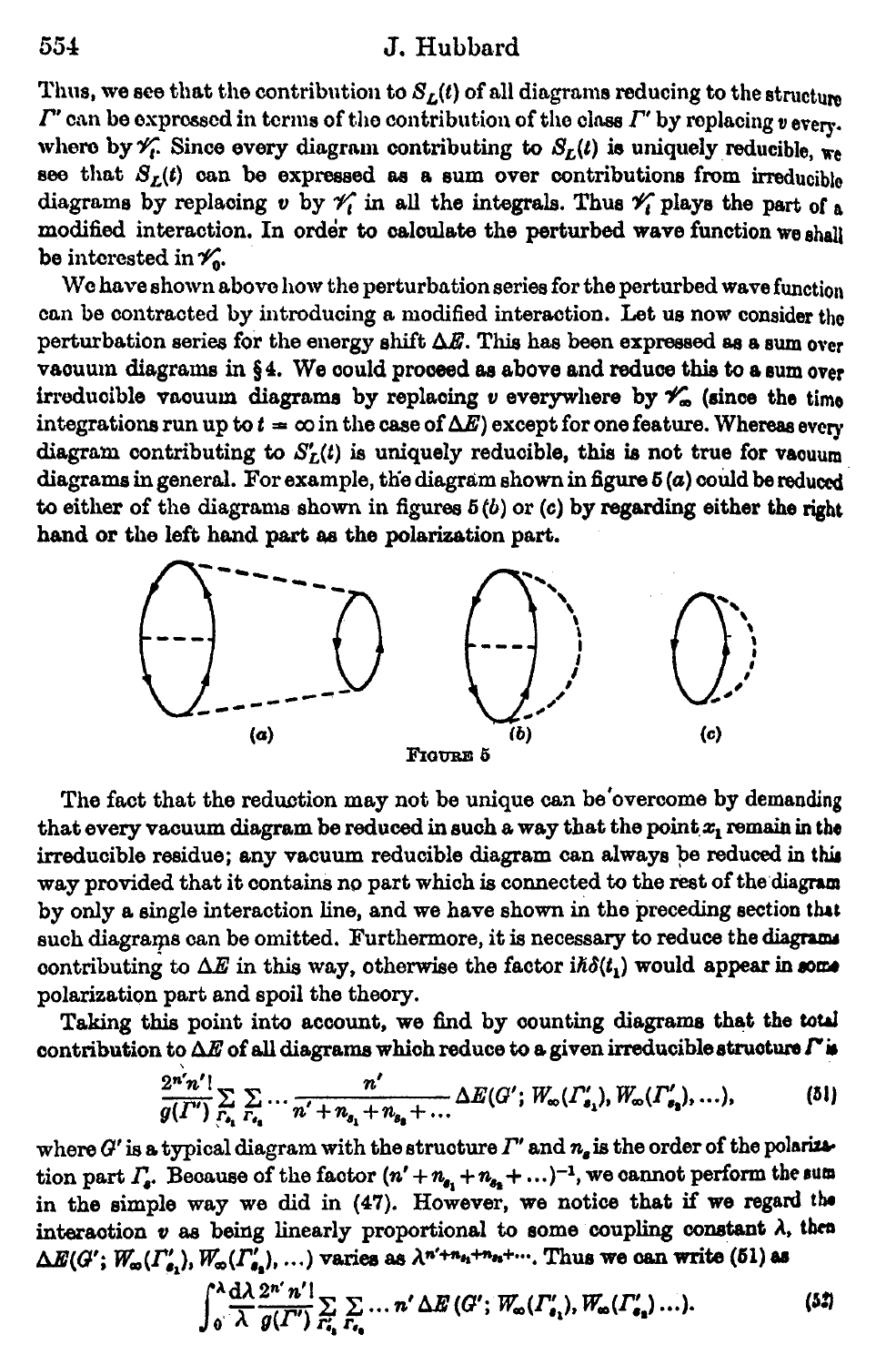Collective motions in terms of many-body perturbation theory 555 We can now perform the sum as we did in (47) and obtain

$$
\int_0^{\lambda} \frac{\mathrm{d}\lambda}{\lambda} \frac{2^{n'} n'}{g(\Gamma')}\, n' \Delta E(G'; \mathscr{V}_{\infty}, \mathscr{V}_{\infty} \ldots),\tag{53}
$$

enabling us to express  $\Delta E$  as a sum over irreducible diagrams. In this case we replace  $v$  by  $\mathscr{V}_n$  (which will be written  $\mathscr{V}$  for short in future); it is this quantity  $\mathscr{V}_n$  that we regard as the real modified interaction rather than the more general  $\mathscr{V}_n$  since in the calculation of all observable quantities, such as  $\Delta E \ll$  will turn un rather than  $\mathscr{L}$ .

### 7. AN INTEGRAT, EQUATION FOR Y

In the preceding section we have introduced the modified interaction and expressed it in terms of an infinite series. In this section we should like to consider some of its properties.



We first notice that in the case of a uniform gas  $\mathscr{V}(x',x)$  is a function of  $x-x'$  only. For so far as the space co-ordinates are concerned it can only be a function of  $x - x'$ because of the spatial homogeneity of the system. Also each of the integrals in the series for  $\mathscr V$  (equation (50) with  $t = \infty$ ) is an integral whose time integrations run from  $-\infty$  to  $+\infty$  and whose integrands are products of factors each of which depends only upon time differences (see e.g. (45)); consequently  $\mathscr{V}(x',x)$  can depend only upon  $t'-t$ , and is therefore a function of  $x'-x$ . It should further be noticed that there is no reason why  $\not\!\checkmark$  should vanish when  $t + t'$ , so that the modified interaction  $\not\!\checkmark$  will not in general be an instantaneous interaction like  $v$  but a sort of retarded interaction.

We shall now see how we can set up an integral equation for  $\mathscr V$  which will enable us to express it in terms of a series more rapidly convergent than (50). Let  $\Gamma$  be any polarization structure. Then it may or may not be that  $\Gamma$  consists of two or more parts which are only connected by single interaction lines. In the first case we shall say that  $\Gamma$  is an improper polarization structure, in the latter case that it is a proper polarization structure. For example, the polarization structure shown in figure  $6(a)$ is a proper structure whilst that shown in figure  $6(b)$  is an improper one.

Let  $\hat{\Gamma}$  be some improper polarization structure. Then  $\Gamma$  can be uniquely resolved as shown in figure  $6(c)$  into a proper structure  $\Gamma'$  and some other polarization structure  $\Gamma^*$ , proper or improper. Let us introduce as follows the quantity  $\overline{W}(x',x,\Gamma)$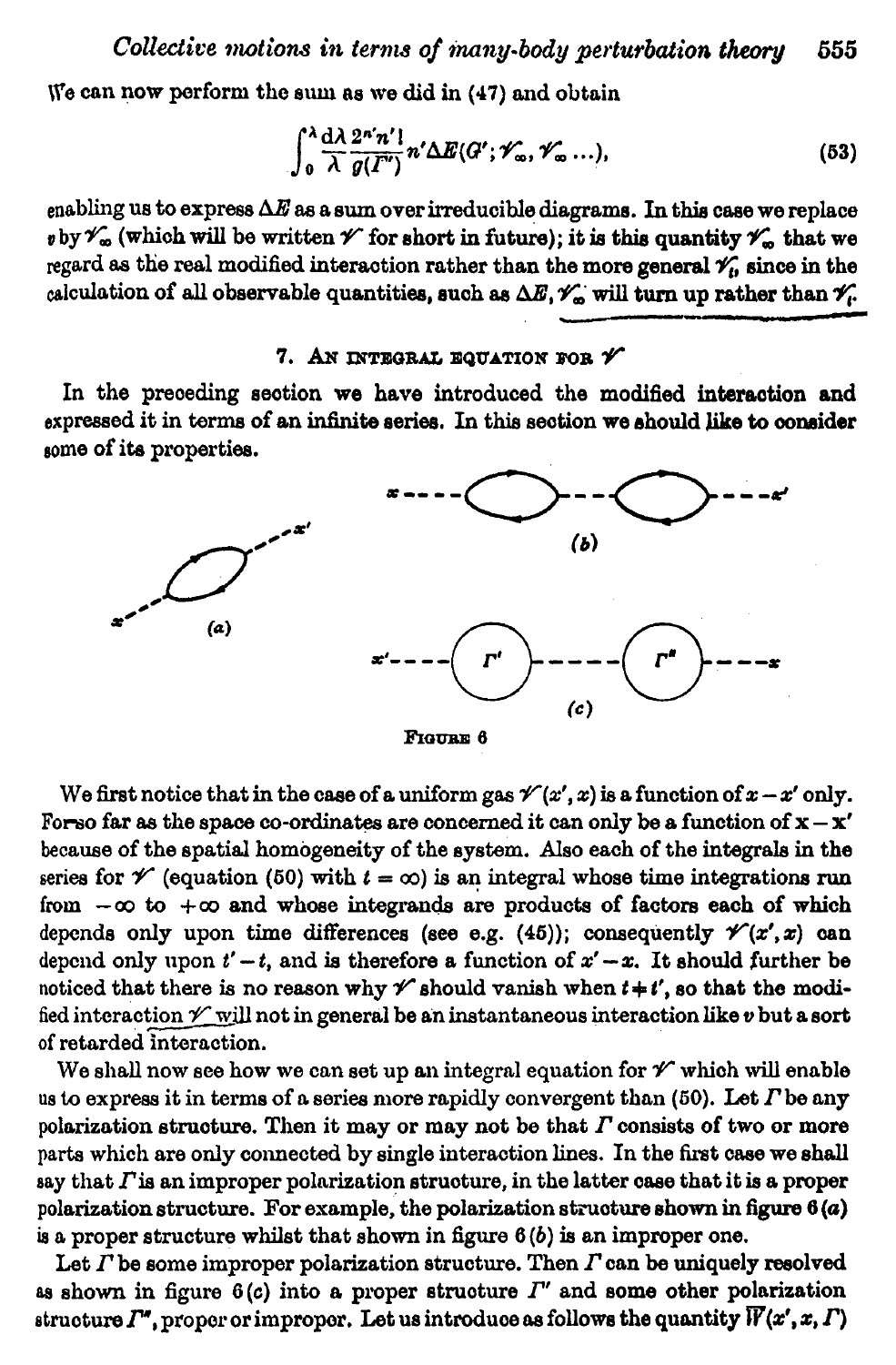# J Hubbard

related to  $W_n(\Gamma)$  (to be written  $W(\Gamma)$  for brevity in future). It will be seen from the prescription of the provious section for  $W(\Gamma)$  that it can be written in the form

$$
W(x', x, \Gamma) = \int v(x' - x'') \overline{W}(x'', x''', \Gamma) v(x''' - x) dx'' dx''',
$$
\n(54)

the two v's being those corresponding to the two outgoing lines of the polarization structure, and  $\overline{W}$  containing the contribution from all the internal interaction and particle lines with the appropriate integrations performed. For example, in the case of the polarization part shown in figure  $6(a)$  (see (45))  $\overline{W}$  will be

$$
\overline{W}(x',x)=\frac{1}{i\hbar}S(x',x)\overline{S}(x,x').
$$
\n(55)

We can now prove that the contribution of the polarization part resolved as in figure 6(c) can be written

$$
W(x',x,I') = \int v(x'-x_1) \; \overline{W}(x_1,x_2,I') \; v(x_2-x_2) \; \overline{W}(x_3,x_4,I'') \; v(x_4-x) \, dx_1 dx_4 dx_5 dx_1.
$$
\n(68)

If we introduce the quantity

$$
\overline{W}^*(x',x,\Gamma')=\int v(x'-x')\,\overline{W}(x'',x,\Gamma')\,\mathrm{d}x'',\qquad(57)
$$

we can write (56) as

$$
\overline{W}(x',x,\Gamma)=\int W^*(x',x'',\Gamma'') W(x'',x,\Gamma'') dx''.
$$
 (58)

Let us now consider the contribution to  $\mathscr V$  of all those improper polarization structures which give rise to a given proper structure  $\Gamma'$  when resolved as in figure  $6(c)$ . This is evidently obtained by summing over all structures  $I^*$  apart from  $\overline{\Gamma_0}$  on the right-hand side of (58), and is given by

$$
\int W^*(x',x'',I'')\sum_{\Gamma'\neq\Gamma_0}W(x'',x,I'')\,\mathrm{d}x''\tag{59}
$$

If we add to this the contribution of  $\Gamma'$  itself to  $\mathscr{V}$ , which from (54) and (57) is given by

$$
\int W^*(x',x'',I'')\,v(x''-x)\,\mathrm{d}x,\qquad\qquad(60)
$$

we obtain

$$
\int W^*(x',x'',I'')\left[v(x''-x')+\sum_{I''+I*}W(x'',x,I'')\right]\mathrm{d}x''=\int W^*(x',x'',I'')\mathscr{V}(x'',x)\mathrm{d}x''\tag{61}
$$

for the total contribution to  $\mathscr V$  of the proper diagram  $\varGamma'$  and all the improper ones which give  $\Gamma'$  on resolution. To obtain  $\gamma'$  we now have to sum this expression over all proper polarization parts  $\Gamma'$  and add the contribution of the polarization part  $\Gamma_a$ which is just  $v(x-x')$ . Defining

$$
\mathscr{V}^*(x',x) = \sum_{\Gamma \vdash \Gamma_*}^{\text{proper}} W(x',x,\Gamma'),\tag{62}
$$

$$
\mathscr{S}(x',x) = v(x'-x) + \int \mathscr{S}^{*}(x',x') \mathscr{S}(x'',x) dx''.
$$
 (63)

we have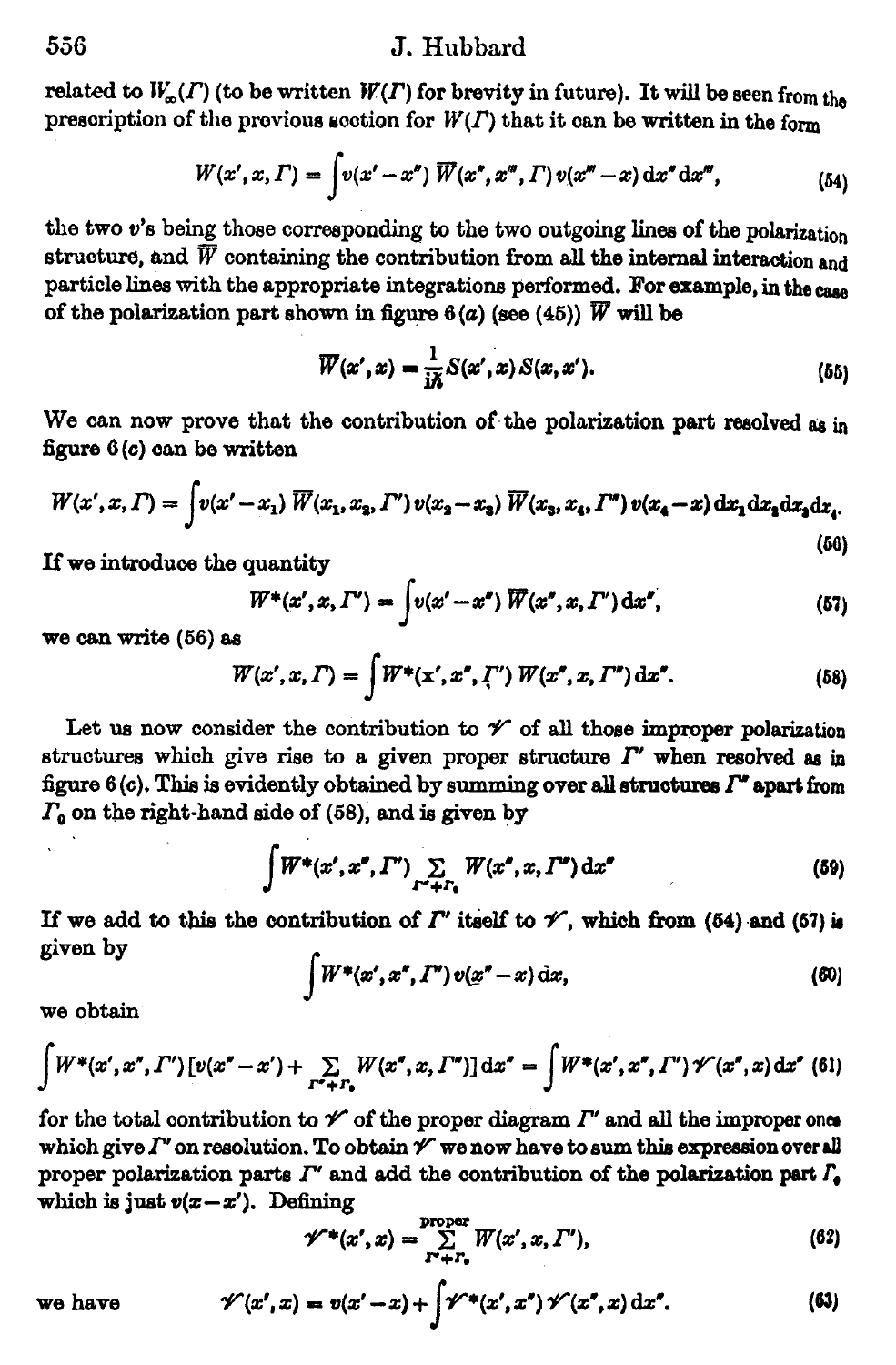Thus we have derived an integral equation which gives  $\mathscr V$  in terms of  $\mathscr V^*$ . This is desirable because the series (62) is very much more rapidly convergent than (50). The solution of (63) presents no particular difficulty in the uniform gas because all the quantities involved depend upon the differences in their arguments and the equation may be solved by Fourier transformation.

We should like to complete this section with a comment on the physical interpretation of the result (62). The modified interaction between two particles can be regarded as a superposition of their direct interaction and the interaction of each with the polarization field of the other. These two interactions are represented by the first and second terms on the right-hand side of (62). The polarization produced at any point by one of the particles depends, however, not upon the direct field of the particle at that point, but upon the modified field; this is represented in (63) by the dependence of the second term upon  $\mathscr{V}$ .  $\mathscr{V}^*(x', x'')$  representing the field at x' due to the polarization at the point  $x^*$ .

### 8. AN EXPRESSION FOR  $\Delta E$  IN TERMS OF  $V$

We have seen in §6 how  $\Delta E$  can be expressed as a sum of terms corresponding to ireducible vacuum diagrams. Our result can be written

$$
\Delta E = \sum_{G}^{\text{recauchlo}} \int_{0}^{\lambda} \frac{\mathrm{d}\lambda}{\lambda} n(G) \, \Delta E_{\text{e}}(G), \tag{64}
$$

where  $n(G)$  is the order of G and  $\Delta E(G)$  means the contribution of the diagram G to  $\Delta E$  with v replaced everywhere by  $\mathscr V$ .

Suppose now that  $G$  is some irreducible vacuum diagram. If we break the interaction line  $x, x'$ , the diagram may or may not fall into two separate parts. If it does, then it is of the form shown in Figure  $4(a)$ , and we have seen in  $6\overline{6}$  that such diagrams give no contribution. If it does not, then breaking this interaction line leads to some proper irreducible polarization part  $\Gamma$  (since  $G$  was assumed to be irreducible).

It can now be proved that if on breaking the line  $x, x'$  in the diagram  $G$  we obtain the polarization part  $\Gamma$ , then

$$
\Delta E_v(G) = \int dx_1 \int dx'_1 i\hbar \delta(t_1) \mathscr{V}(x_1 - x'_1) \overline{W}_v(x_1, x'_1, \Gamma) \frac{g(\Gamma)}{n(G)[2^{n(G)}},
$$
(65)

where  $\overline{W}_n(x',x,\Gamma)$  is the same as  $\overline{W}(x',x,\Gamma)$  except that v has been replaced everywhere by  $\nu'$ .

If we substitute  $(65)$  into  $(64)$ , our sum over diagrams reduces to a sum over ireducible polarization structures, each structure being counted a certain number of times. Counting of diagrams shows that this sum reduces to

$$
\Delta E = \frac{1}{2} \int_0^{\lambda} \frac{d\lambda}{\lambda} \int dx_1 \int dx_1' i\hbar \delta(t_1) \mathcal{V}(x_1 - x_1') \sum_{\substack{\lambda \to \lambda \\ \lambda \to \ell}}^{\text{irreducible}} \overline{W}_v(x_1', x_1, \Gamma). \tag{66}
$$

Defining the quantity

$$
\overline{\mathscr{F}}(x',x) = \sum_{\substack{1 \text{ probabilities} \\ \Gamma \neq \Gamma_4}}^{\text{irreducible}} \overline{W}_q(x',x,\Gamma) = \sum_{\substack{1 \text{ otherwise} \\ \Gamma \neq \Gamma_4}}^{\text{proper}} \overline{W}(x',x\Gamma),\tag{67}
$$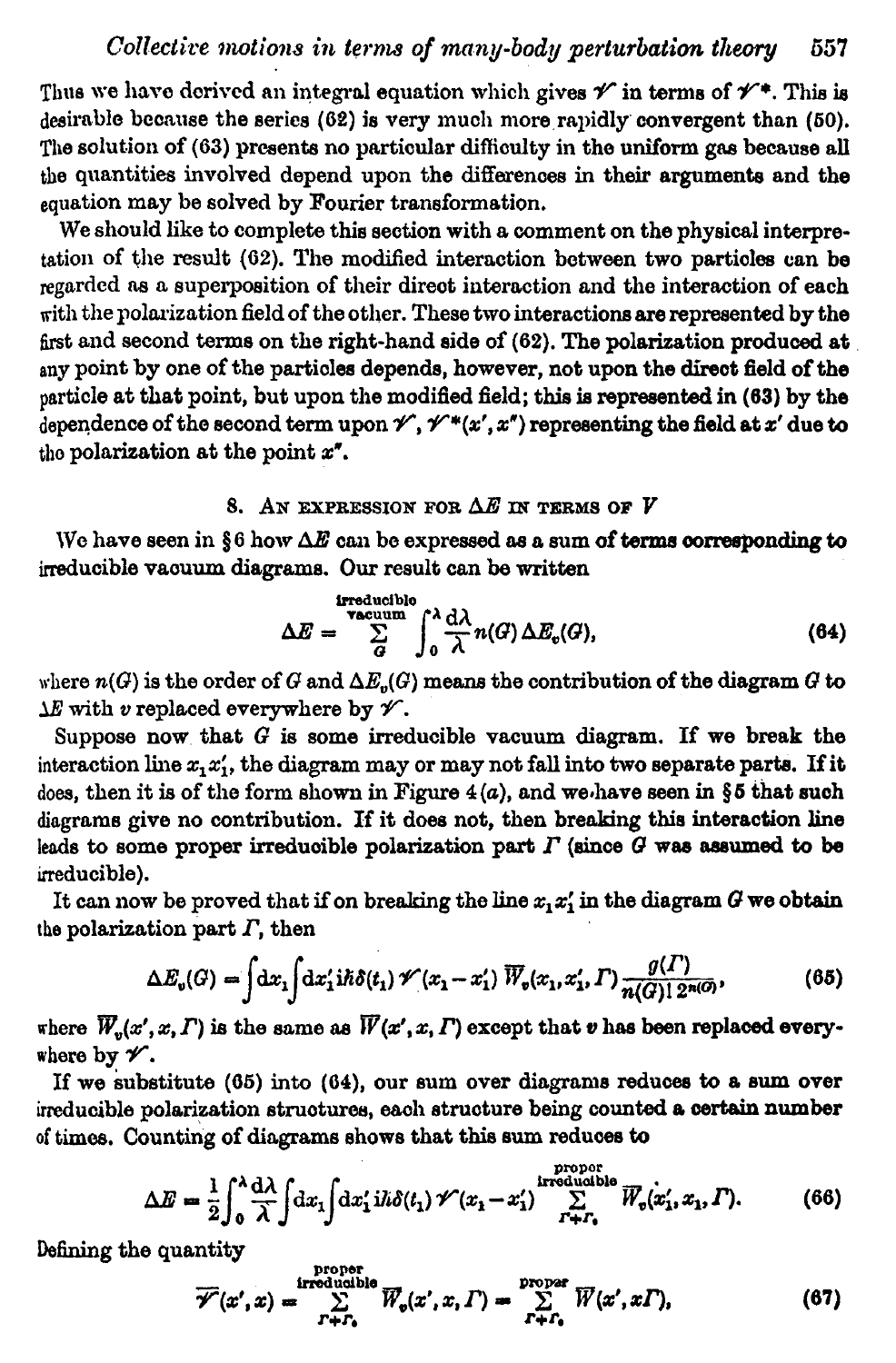we see that (66) can be written

$$
\Delta E = \frac{1}{2} \int_0^{\lambda} \frac{\mathrm{d}\lambda}{\lambda} \int \mathrm{d}x_1 \int \mathrm{d}x'_1 \, \mathrm{i} \hbar \delta(t_1) \, \overline{\mathscr{F}}(x_1, x'_1) \, \mathscr{V}(x'_1, x_1). \tag{68}
$$

The quantity  $\widetilde{\mathscr{V}}$  is closely related to  $\mathscr{V}$ . We have in fact (57), (62) and (67)

$$
\mathscr{V}^*(x',x_1)=\int \overline{\mathscr{V}}(x',x'')\,v(x''-x)\,\mathrm{d}x,\qquad(69)
$$

and  $\mathscr V$  is related to  $\mathscr V^*$  by (62); thus (68) is in effect an expression for  $\Delta E$  in terms of  $\mathscr V$ . Using the result (68), we obtain the expression

$$
E = \sum_{i}^{\infty} E_i - \frac{1}{2} N v(0) + \frac{1}{2} N^2 u(0) + \frac{i\hbar}{2} \int_0^{\lambda} \frac{d\lambda}{\lambda} \int dx_i \int dx_i \delta(t_1) \mathscr{V}(x_1, x_1') \overline{\mathscr{V}}(x_1', x_1) \tag{70}
$$

for the energy of a uniform interacting gas, where the  $E$ , are those of equation (10) In the case of a uniform gas the first term of  $(70)$  is just the kinetic energy of the particles in the occupied states together with their potential energy in any constant background potential which is present.

# 9. SUMMARY OF RESULTS

In this paper the following results have been obtained.

(i) It has been shown how the perturbation series for the many-body problem may be expressed as a sum of terms each of which is associated with a certain diagram.

(ii) This has been reduced to a series of terms (linked-cluster expansion) corresponding to linked diagrams.

(iii) A series has been obtained for the energy shift  $\Delta E$  due to the interaction, each term of which is associated with a certain 'vacuum' diagram.

(iv) In the case of a uniform gas it has been shown that some of the terms of this series give no contribution and may be omitted.

 $(v)$  This series has been reduced to one over irreducible vacuum diagrams, i.e. over diagrams containing no polarization parts, by introducing a modified interaction  $\prime$ in place of the ordinary interaction v. An infinite series has been given for  $\mathscr V$ .

(vi) An integral equation has been obtained for  $\mathscr V$  in terms of a quantity  $\mathscr V^*$ which is given by an infinite series much more rapidly convergent than that for  $\prime$ .

(vii) Finally, the energy shift and the energy of the whole system have been expressed in terms of the modified interaction  $\check{\mathscr{V}}$ ; the latter is calculated from the integral equation the rapidly convergent series for  $\mathscr{V}^*$  replaces the original perturbation series.

In a later paper these results will be applied to calculate the correlation energy of a free-electron gas, and it will be shown that essentially the same results as those of Bohm & Pines (1953) can be obtained by taking only the first term of the series for  $\nu^*$  and making allowance for certain exchange terms.

The author wishes to express his thanks to Dr J. S. Bell for much helpful advice and criticism.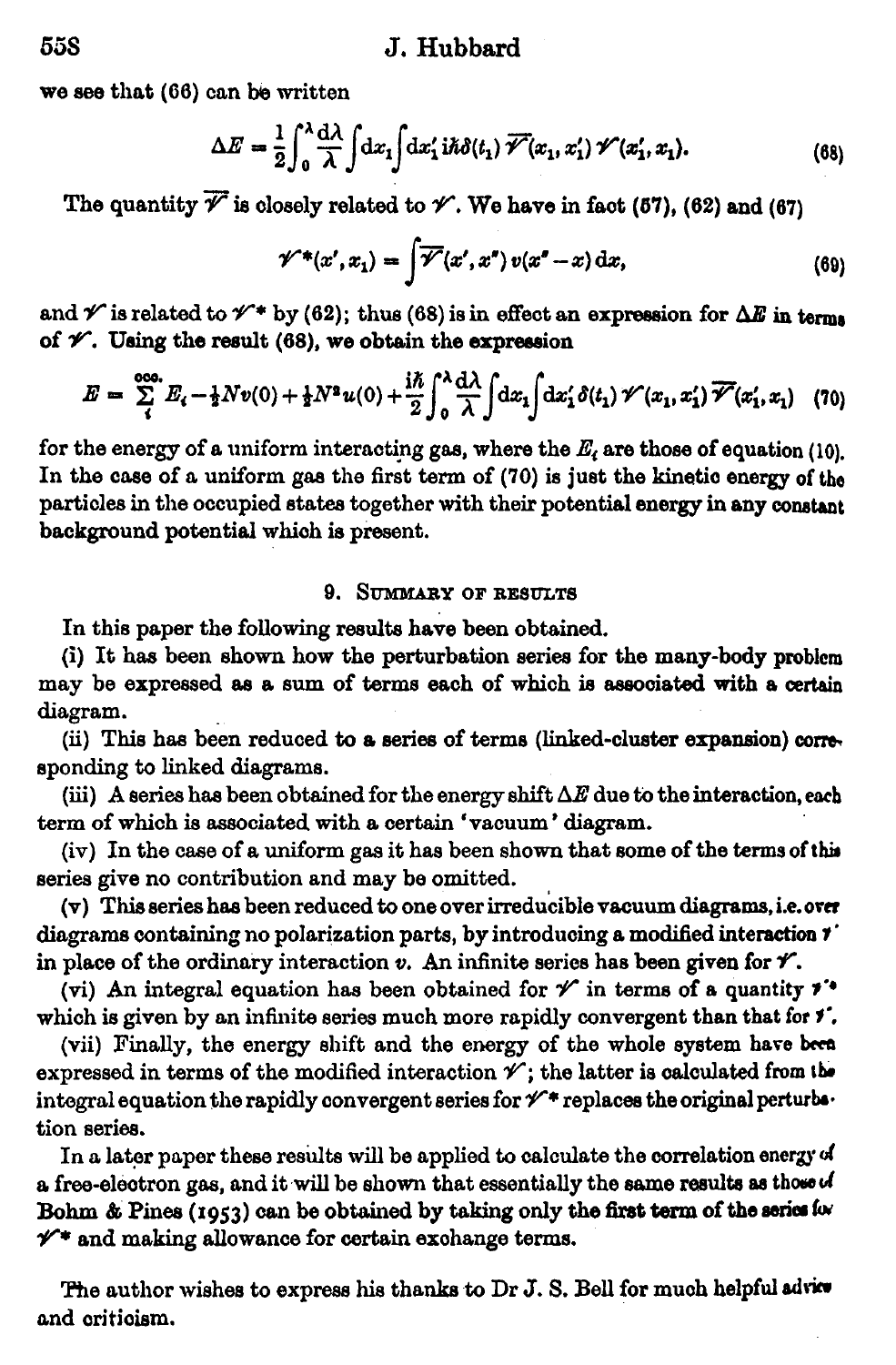### **REFERENCES**

Bohm, D. & Pines, D. 1953 Phys. Rev. 92, 609. Bohr, A. & Mottolson, B. R. 1953 Dan. Mat. Fys. Medd. 27, no. 16. Brucokner, K. A. 1955 Phus. Rev. 100, 36. Dyson, F. J., 1040, Phus, Rev. 75, 1736. Fröhlich, H. & Pelzer, H. 1955 Proc. Phys. Soc. A. 68. 525. Gell-Mann, M. & Low. F. 1955 Phys. Rev. 84, 350 (appendix). Goldstone, J. 1957 Proc. Roy. Soc. A 239, 267. Hubbard, J. 1055a Proc. Phus, Soc. A. 68, 441. Hubbard, J. 1955b Proc. Phys. Soc. A 68, 976. Hubbard, J. 1957 (In preparation).<br>Mott, N. F. 1954 Proc. 10th Solvay Congr.. Bruxelles. Salam, A. 1051 Proor, Theor, Phys., Osaka, 9, 550. Tomonaga, S. 1955 Progr. Theor. Phys., Osaka, 13, 467. Wick, G. C. 1050 Phys. Rev. 80, 268.

$$
\underline{\underline{\mathfrak{soA}}}
$$

### APPENDIX. THE CALCULATION OF  $\Lambda E$

To calculate  $\Delta E$  we start from a formula given by Gell-Mann & Low (1951). namely

$$
\Delta E = \lim_{\alpha \to +0} i\hbar \alpha \lambda \frac{\partial}{\partial \lambda} \ln \left( \Psi_0 \, \middle| \, S_\alpha(0, -\infty) \, \middle| \, \Psi_0 \right), \tag{A1}
$$

where  $\lambda$  is the coupling constant of the interaction. Using the same method as Call-Mann & Low we can also derive the formula

$$
\Delta E = -\lim_{a \to +0} i\hbar \alpha \lambda \frac{\partial}{\partial \lambda} \ln \left( \Psi_0 \, \middle| \, S_a^{-1}(\infty, 0) \, \middle| \, \Psi_0 \right). \tag{A2}
$$

Furthermore, we have

$$
S_{\alpha}(\infty, -\infty) = S_{\alpha}(\infty, 0) S_{\alpha}(0, -\infty), \tag{A3}
$$

$$
S_{\alpha}^{-1}(\infty,0)=S_{\alpha}(0,-\infty)S_{\alpha}^{-1}(\infty,-\infty)
$$
 (A4)

It was shown in §3 that

from which

$$
S_a(\infty, -\infty) \, \Psi_0 = \exp \left\{ S_{La}^{\omega}(\infty) + S_{La}'(\infty) \right\} \Psi_0.
$$
 (A5)

Since  $\Psi_{\alpha}$  is non-degenerate and  $S_{\alpha}(\infty, -\infty)$  connects only states with the same energy in the limit as  $\alpha \to +0$ , we see that  $S'_{r-1}(\infty, -\infty) \to 0$  as  $\alpha \to +0$ . From (A1),  $(A2)$ ,  $(A4)$  and  $(A5)$  we have

$$
\Delta E = \lim_{\epsilon \to +0} -i\hbar \alpha \lambda \frac{\partial}{\partial \lambda} \ln (\Psi_{\mathbf{e}} | \dot{S}_{\mathbf{e}}(0) [\exp \{ S'_{L\mathbf{e}}(\infty) \} ]^{-1} \exp \{-\delta \underline{\mathfrak{P}}_{\mathbf{e}}(\infty) \} | \Psi_{\mathbf{e}})
$$
  
\n
$$
= \lim_{\epsilon \to +0} -i\hbar \alpha \lambda \frac{\partial}{\partial \lambda} [\ln (\Psi_{\mathbf{e}} | S_{\mathbf{e}}(0) | \Psi_{\mathbf{0}}) - S \underline{\mathfrak{P}}_{\mathbf{e}}(\infty)]
$$
  
\n
$$
= -\Delta E + \lim_{\epsilon \to +0} i\hbar \alpha \lambda \frac{\partial}{\partial \lambda} S \underline{\mathfrak{P}}_{\mathbf{e}}(\infty).
$$
 (A 0)

Thus

$$
\Delta E = \frac{1}{2} \lim_{a \to +0} i\hbar \alpha \lambda \frac{\partial}{\partial \lambda} S_{\lambda a}^{\omega}(\infty). \tag{A.7}
$$